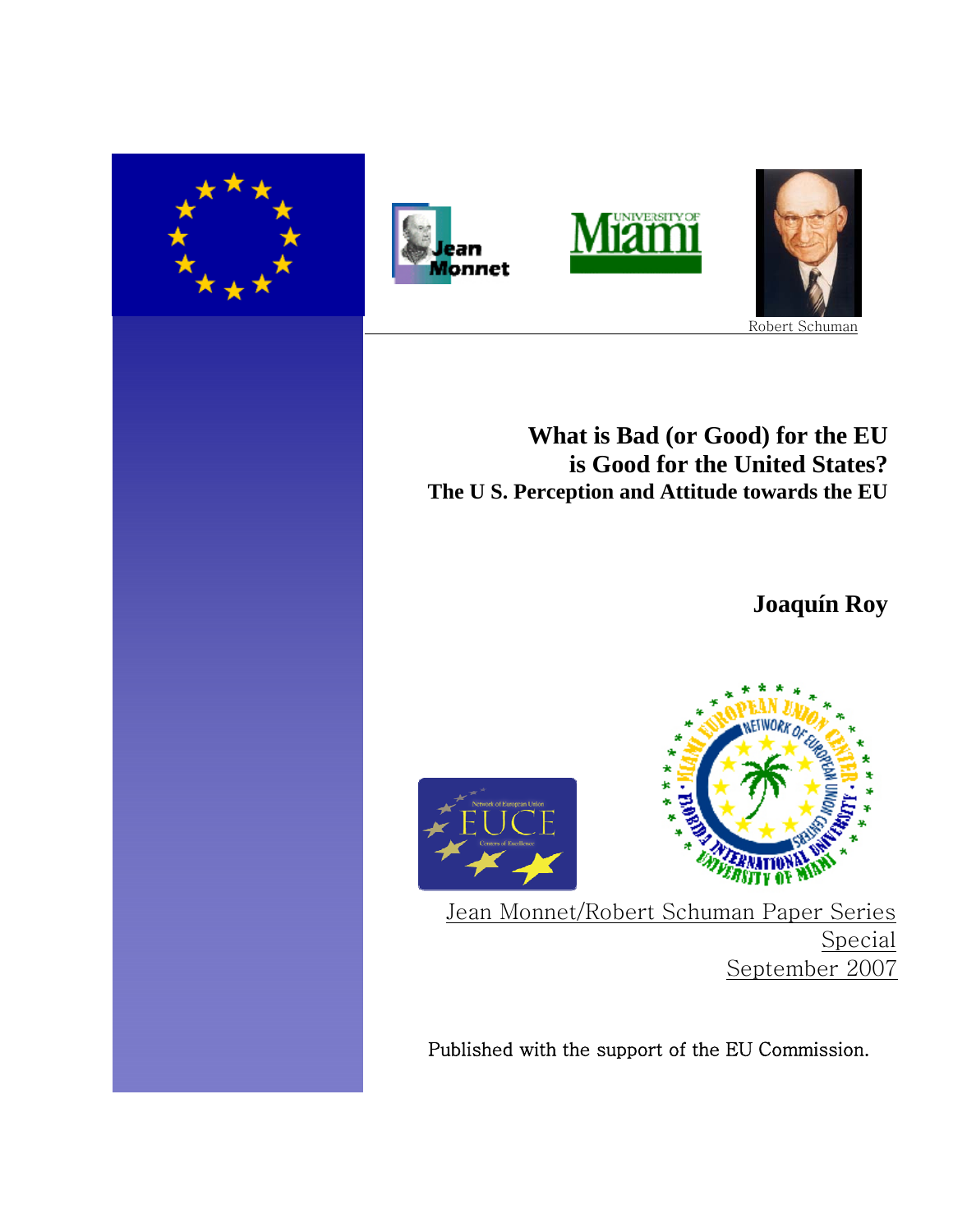# **The Jean Monnet/Robert Schuman Paper Series**

The Jean Monnet/Robert Schuman Paper Series is produced by the Jean Monnet Chair of the University of Miami, in cooperation with the Miami-Florida European Union Center of Excellence, a partnership with Florida International University (FIU).

These monographic papers analyze ongoing developments within the European Union as well as recent trends which influence the EU's relationship with the rest of the world. Broad themes include, but are not limited to:

- ♦ EU Enlargement
- ♦ The Evolution of the Constitutional Process
- ♦ The EU as a Global Player
- ♦ Comparative Regionalisms
- ♦ The Trans-Atlantic Agenda
- ♦ EU-Latin American Relations
- ♦ Economic issues
- ♦ Governance
- ♦ The EU and its Citizens
- ♦ EU Law

As the process of European integration evolves further, the Jean Monnet/Robert Schuman Papers is intended to provide current analyses on a wide range of issues relevant to the EU. The overall purpose of the monographic papers is to contribute to a better understanding of the unique nature of the EU and the significance of its role in the world.

Miami - Florida European Union Center **Jean Monnet Chair Staff:** University of Miami Joaquín Roy (Director) 1000 Memorial Drive Astrid Boening (Assistant Director) Coral Gables, FL 33124-2231 Maxime Larivé (Assistant Editor) Fax: (305) 284 4406 María Lorca (Assistant Editor) E-Mail: *jroy@miami.edu* Rémi Piet (Research Assistant)

101 Ferré Building Leonardo Capobianco (Research Assistant) Phone: 305-284-3266 Cathinka Lerstad (Research Assistant) Web: www.miami.edu/eucenter **Miami-Florida European Union Center** Elizabeth Prugl (FIU, Co-Director),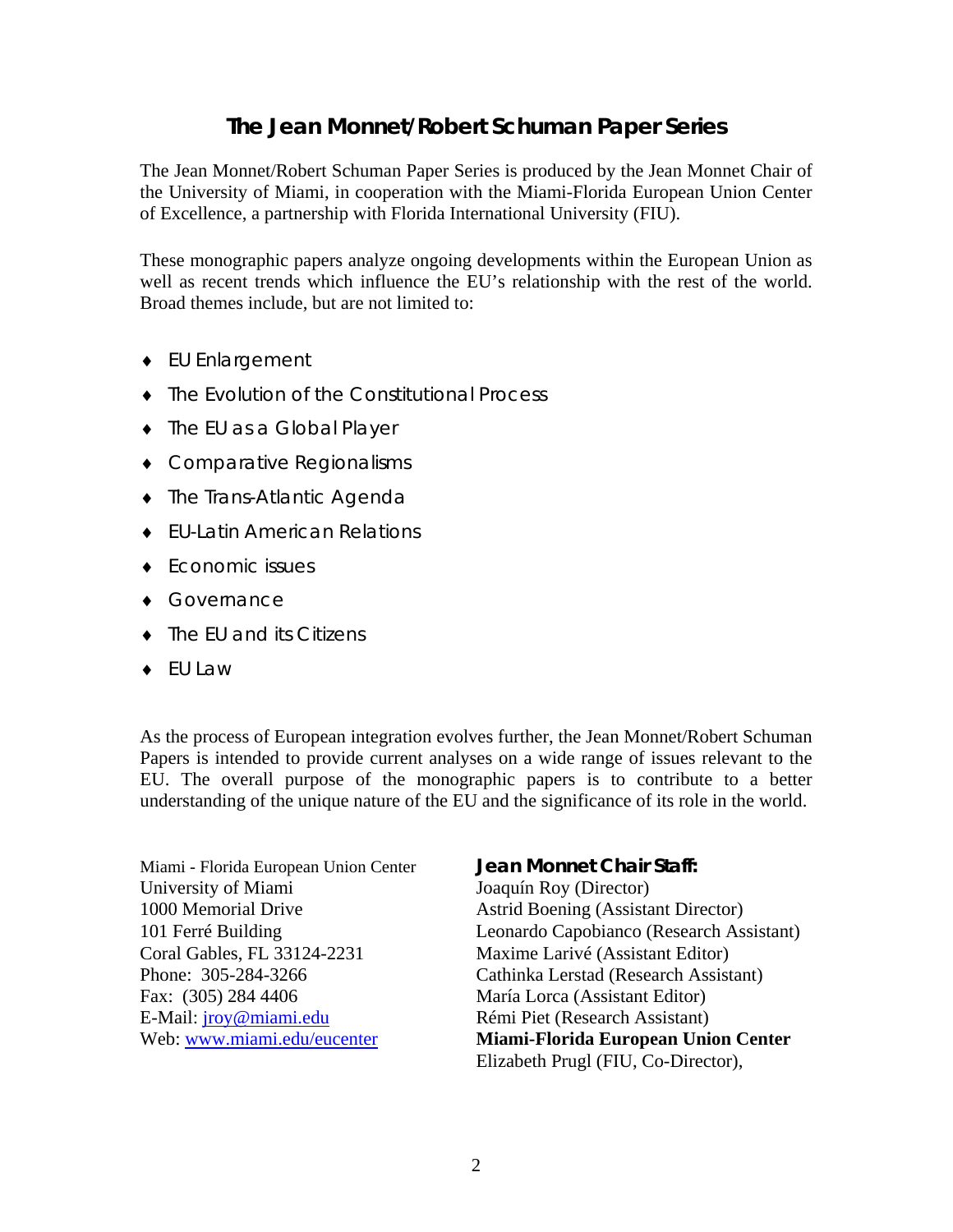# **What is bad (or Good) for the EU is Good for the United States?: The U S. Perception and Attitude towards the EU**♦

# **Joaquín Roy**♠

The relationship between the United States and Europe will heavily depend on the political ambition will exercised by the leadership at both sides of the Atlantic to correct the excessive disagreement exposed after September 11. It will also continue to suffer the impact of a permanent endemic dimension affecting mutual perceptions. In essence, as the popular saying goes, it takes two to tango. Experts and influential scholars agree that this task is of the outmost importance. $<sup>1</sup>$ </sup>

However, based on the assessment made by experts regarding the consolidation of the hegemonic superiority of the United States, this is the irreplaceable actor. Much depends of its behavior to shape the future nature of the corresponding relationship. An interesting angle to observe the evolution of European perception of the United States, and most especially the profile of U.S. perception of the EU experiment, is the context of the presidential travels to the European continent made by George W. Bush since coming to office in 2000 and especially after his reelection in 2004. No other trip has raised more expectations and set more consequences that the one taken in early  $2005^2$  to the heart of the EU institutions, as if signaling a change of course of U.S. presidential attitude.

Keen observers would not miss the detail that subsequent trips, mostly taken in the setting of meetings of the G-8 group, would heavily prime the "new Europe" (Latvia, Poland, the Czech Republic, Bulgaria, Slovakia, even Albania) with few anchors (Netherlands, Italy) in the "old,"<sup>3</sup> avoiding conflictive scenarios and sidelining leaders difficult to deal (Chirac) with or countries

 $\overline{a}$ 

<sup>♦</sup> Paper presented at the International Conference on "Europe and the Challenges of the 21th Century" held in Lisbon on June 27-20, 2007, in the occasion of Portuguese Presidency of the EU. An advanced of this paper was originally presented in a different format in the panel on "The Constitutionalization of the EU Common Foreign and Defense Policy" at the biannual meeting of the European Union Studies Association held in Austin, Texas, on March 30-April 2, 2005, and at the "EU-NATO Think Tank Summit", organized by the Center for Strategic and International Studies, Washington D.C., held at the Wye Plantation on April 17-19, 2005. An updated version was also presented as a lecture at the Visiting Guest Speakers program of the European Commission, Brussels, on July 15, 2005. My gratitude is extended to Wolfgang Wessels, Simon Serfaty, Pierre Debaty, and the organizers of the University of Lisbon's Law School, for the invitations, to Eloïsa Vladescu for reorganizing the bibliographical sources, to Aimee Kanner for editing portions of the manuscript, to Ambler Moss for some reading and content suggestions, and to Leonardo Capobianco for additional bibliographical transcribing.

<sup>♠</sup> **Joaquín Roy** (Lic. Law, University of Barcelona, 1996; Ph.D, Georgetown University, 1973), is Jean Monnet Professor of European Integration, Director of University of Miami European Union Center and Co-Director of the Miami European Union Center. He has published over 200 academic articles and reviews, and he is the author , editor, or co-editor of 25 books, among them *The Reconstruction of Central America: the Role of the European Community*  (North-South Center, 1991), *The Ibero-American Space/ El Espacio Iberoamericano* (U.Miami/University of Barcelona, 1996), *Cuba, the U.S. and the Helms-Burton Doctrine: International Reactions* (University of Florida Press, 2000), *Las relaciones exteriores de la Unión Europea* (México: UNAM, 2001), Retos de la integración regional: Europa y América (México: UNAM, 2003), and *La Unión Europea y el TLCAN* (México: UNAM, 2004). He has also published over 1,200 columns and essays in newspapers and magazines. Among his awards is the Encomienda of the Order of Merit bestowed by King Juan Carlos of Spain. 1

See Serfaty 2007.

<sup>&</sup>lt;sup>2</sup> For context, see La Franchi.

<sup>&</sup>lt;sup>3</sup> As sample of media reflection on the 2007 trip: Pasquier, Love, AP, Stearns, Fletcher, Ward, Stolberg, and Ottolenghi.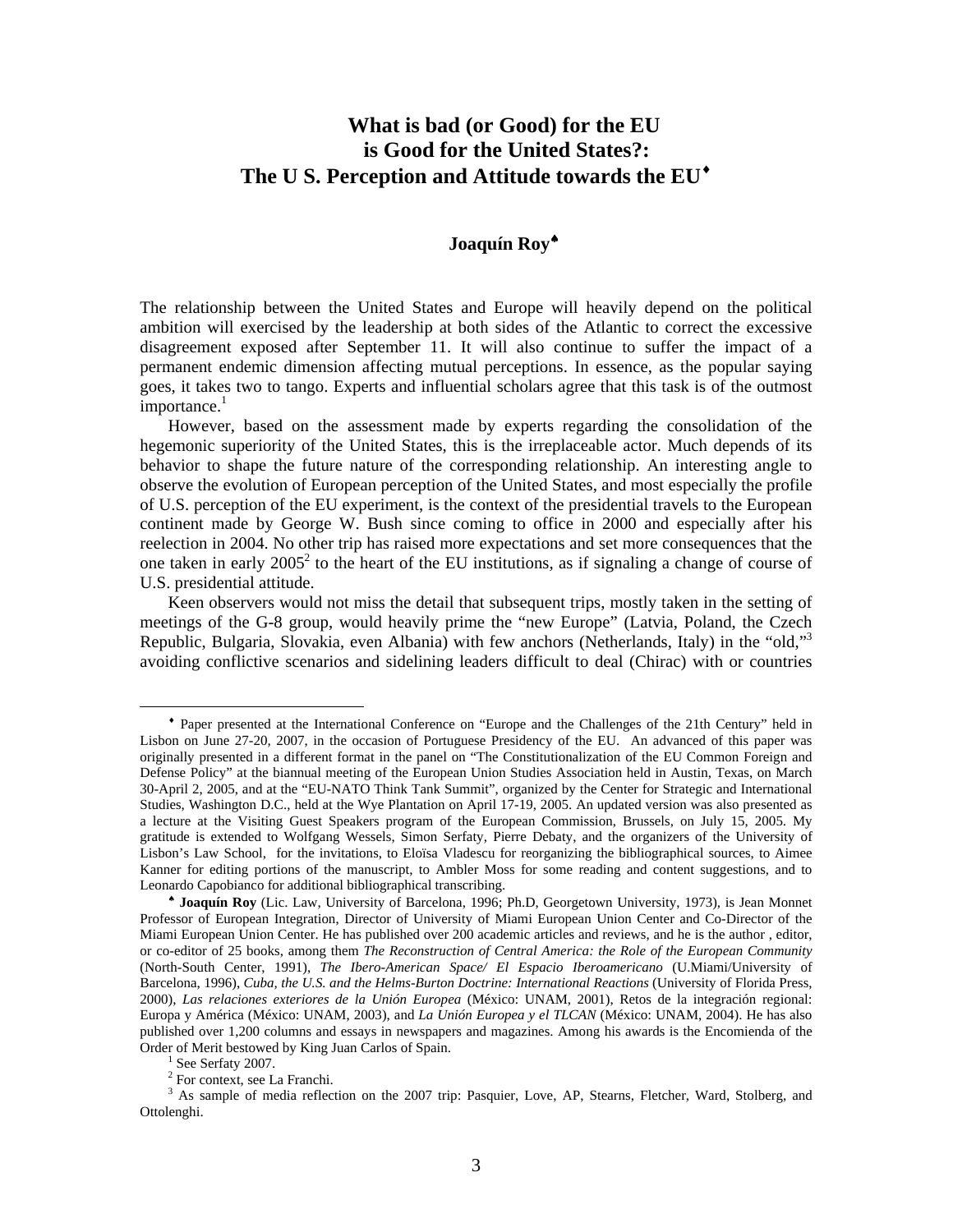perceived as unfriendly (Spain).<sup>4</sup> Although official declarations would avoid signs of satisfaction, the underlying perception would not be able to mask the relieve of certain circles in Washington and U.S. media over the difficulties experienced by the EU in ratifying the constitutional project. The main thrust of this perception was the potential scuttling of an autonomous EU foreign and defense policy, independent of the U.S.-dominated NATO.

## **After the disaster of the French and Dutch referendums**

Uncorking the champagne and speeding up the  $4<sup>th</sup>$  of July fireworks started early in the White House in celebration of the "no" vote on the EU Constitution given by the French and Dutch electorates. Since President Bush's first election, and most especially after the invasion of Iraq, any factor that contributes to the weakening of the European integration process and the development of an independent foreign and defense policy has been mostly welcome in certain government power centers of Washington.

In the aftermath of the terrorist attacks of September 11, 2001, once the honeymoon of sympathy and support was over, Bush had enough with the Franco-German axis. Secretary of Defense Donald Rumsfeld slapped them with the term "Old Europe." All rules were valid to debilitate the European coalition. They included the use of new EU members as Trojan horses, pressure to get Turkey into the EU quickly, and slamming down the brakes on an autonomous defense policy under the argument that it weakens NATO.

After Bush's reelection, however, troubles in Iraq and the sinking of the US image in the world pressured him to make the reparations of U.S.-European relations a top priority. To make peace with the unruly European, he elected to use a diplomatic strategy delegated to Condoleezza Rice. However, the latent sentiment of distrust and fear towards Europe was waiting for an opportunity to resurface. Liberation came with the one-two punch executed by the French and Dutch. The smile in the White House was evident. The Europeans (called "euros" in some offices), according to some conservatives, did not and still don't know where they are headed. The United States would, again and again, divide and conquer them.

This temporary satisfaction, however, may turn to preoccupation when considering the sources of the "no" vote and the consequences of potential EU disintegration. Believing that a marooned Europe would be friendlier to U.S. interests is an illusory calculation from a political and strategic angle. It is also damaging for the national security of the United States. The last thing Bush and any of his successors need now is a debilitated and introspected Europe.<sup>5</sup>

In the first place, the negative vote may give the impression that it is actually a rejection of a regulatory EU that wants to control the market, and that is acting as a support for the welfare state, and consequently is an enemy of foreign investors. On the contrary, a notable part of the "no" vote (mostly from the left, but also from a populist right) believed that the design proposed in the Constitution was too business-oriented. As a consequence, the EU leadership would receive the heat to side with the people.

On the other hand, an important sector on the right rejected the project for nationalistic reasons, in good company with the radical left. It is fearful of immigration and opposed to EU enlargement, especially to Turkey. This sector could capture, at any moment, once again, the anti-US sentiment, with a more damaging impact than the one emanating from the left. This racist and ultra nationalist band would extend to the United States the accusation o for causing the alleged loss of national identity.

Whatever their actual numbers, the fact is that the ranks of the opposition to the Constitution are very vocal, are able to pull all the populist triggers, and can control public demonstrations. In

 $\frac{1}{4}$ <sup>4</sup> For the 2006 trip: Hunt and Gardiner.

<sup>&</sup>lt;sup>5</sup> See columns by Eizenstat and Drodziak ("European self-absorption")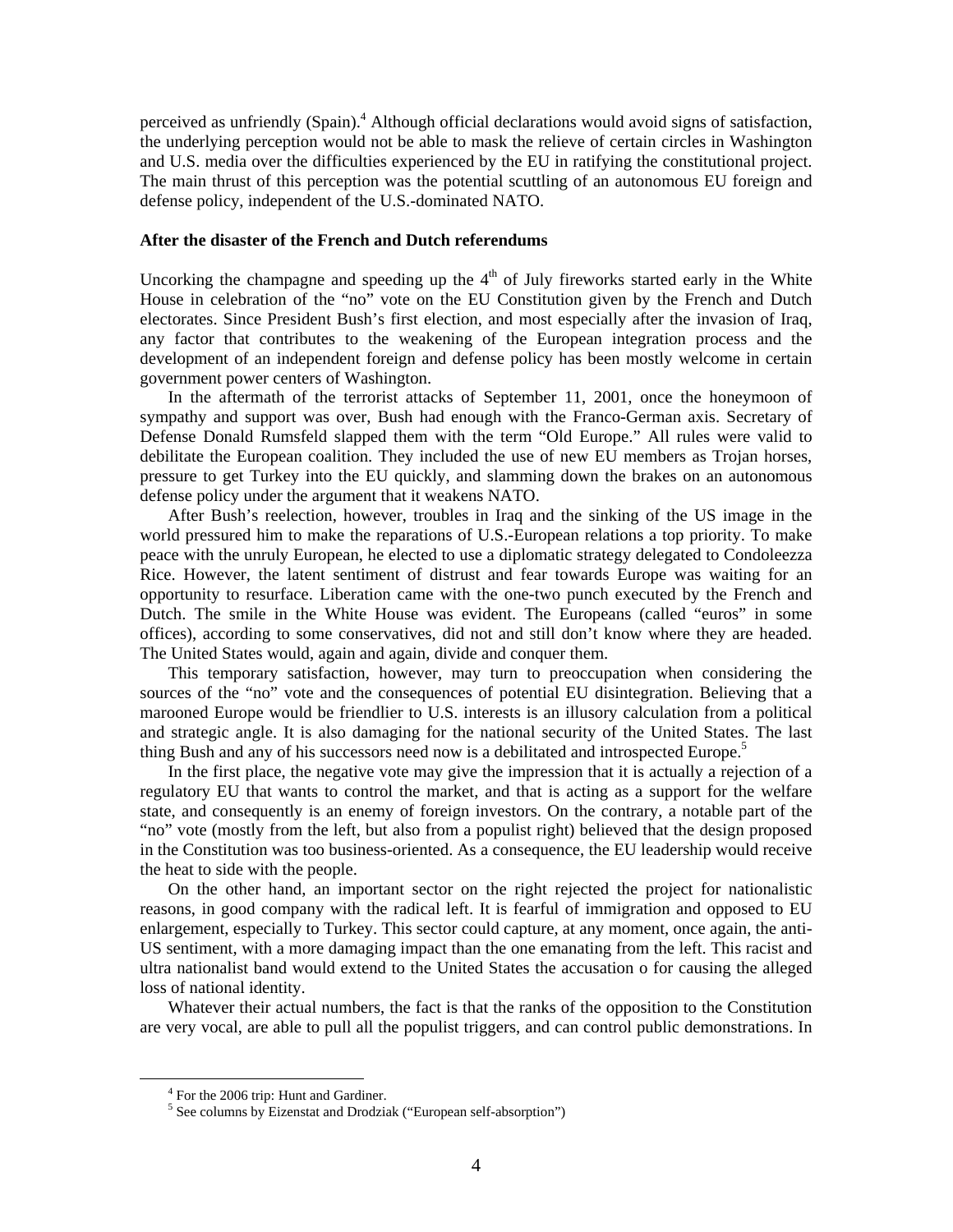sum, they can afford to be intransigent and intolerant to guarantee, for example, the rigidity of the markets, not exactly in the best interest of U.S. investment.

Within this panorama, the moderate sectors that form the grand coalition (social democrats and centrist conservatives) that has made the current EU possible still feel intimidated. They would at any time elect to back national interests, not always coinciding with the United States. From Airbus subsidies, support in Iraq, ideological battles such as the International Criminal Court, dispute clashes at the WTO, and cultural confrontation, all may become a weapon in times of confrontation.

Although it is too fuzzy for safe predictions, it is nonetheless certain that the pressure to leap forward will be strong for the formation of a series of European "reinforced cooperation" schemes (in foreign policy and defense especially), because they will respond to the nationalist pressure from the electorate. This is what happened when the time for crucial decisions was approaching in the eve of the closing of the German presidency of the EU in late June 2007. Ironically, this panorama is not exactly what the White House was expecting, waiting for a slow and consensual process, installed in a constitutional text that would take time to be fully implemented.

To paraphrase Calvin Coolidge, the ones who believe that what is bad (or good) for Europe is good for America may get a shock. In sum, President Bush in a way lost the referendum, too. He is still loosing while the EU difficulties survive, but he does not realize this diagnosis.

#### **A New Strategy?**

Optimistic observers and diplomats on both sides of the Atlantic expressed at the time their satisfaction for the reassuring results achieved by the debut of Secretary of State Condoleezza Rice during her heavily choreographed ten-stop trip to the Middle East and Europe in early February 2005. This was simply in preparation for the even more important visit by President Bush (right after his second inauguration) to the symbolic cities of Brussels, Mainz and Bratislava. Right at the beginning of the UK presidency of the EU in the second semester of 2005, Bush would travel to Europe four times since his reelection (of a total of eighteen since his first election). While in mathematical statistics this was a remarkable record, in substance the improvement is dramatic. In contrast to the president's previous approach to refrain from making any references to the European Union in speeches since September 11, 2001 --with the exception of one isolated remark made in his second inaugural address--, Rice mentioned the EU three times in her lecture in Paris. It was a fitting prelude for her endorsement of a more united Europe in her visit to Brussels where she met with the "who is who" of the EU. New Secretary of Commerce Carlos Gutiérrez also made his first international trip to Brussels. As a consequence, high expectations were set for Bush's historical trip to Europe and the first ever of a U.S. president to the EU institutions. However, as it is a well-known fact, the background circumstances of U.S.-European relations were a little cloudier and left much room for improvement.<sup>6</sup>

Still, the immediate results of the trip were translated into high hopes of a meeting of the minds. On the one hand, the overtures made by President Bush and his calls for cooperation in the sensitive areas that caused the divorce between the United States and Europe were politely answered by European leaders eager to diminish the tensions. On the other hand, closer cooperation based on a mutual attitude would enhance the chances of a stronger and more assertive foreign and security policy run by the Europeans. The optimistic resulting scenario is

 <sup>6</sup> <sup>6</sup> See commentaries by Dowd, Hollinger, Sciolino, Strobel, Weisman and Wright, as well as notes by Financial Times.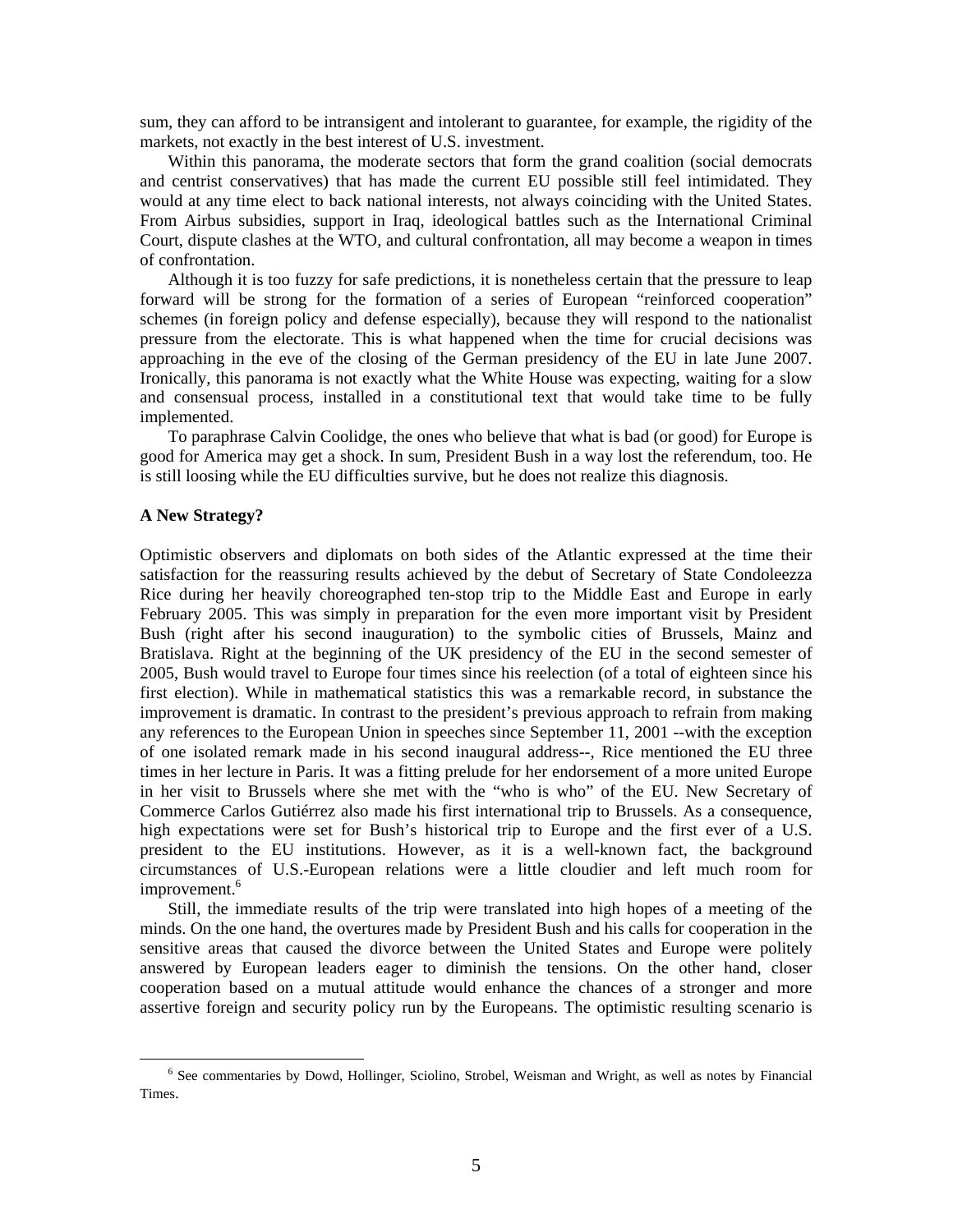that this new context would benefit both sides.<sup>7</sup> This positive atmosphere was later confirmed by a comprehensive world cooperation to contribute to the consolidation of the new Iraq regime, in an effort to consider the European-United States clash as a chapter of history.

However, once the novelty of the summits cyclically disappears, reality sets in with considerable tenacity. It usually outlines the background of a well-entrenched posture of an influential political and media leadership of the United States towards an autonomous EU foreign and security mechanism. Eventually, it also surfaces with satisfaction when the EU experiences difficulties, as it is the case with the debacle of the ratification process of the European Constitution.

Significantly, this critical U.S. perception of a stronger EU capability is not exclusive to the entourage of President George W. Bush. Neither is it solely identified with the political developments derived from the attacks of September 11, 2001. In fact, U.S. apprehension and opposition to the EU's autonomous foreign profile has been forming for decades; it became prominent after the Cold War, and has been reinforced by the drastic turn of events of the last three years.

## **Trends and Findings**

Enough available evidence contributes to an assessment of a negative, critical, adversarial U.S. attitude towards a more assertive, strong, integrated Europe. In consequence, it reflects a barely hidden welcome sign when a legal consolidation of a cohesive policy eventually ran into trouble. Factual proof shows that the influential political and economic establishment that controls the most sensitive decision-making mechanisms in the United States today (Congress, the White House, the Departments of Defense and State) considers the move towards a deeper and supranational, and explicitly "constitutionalized" EU foreign policy, as erroneous, shaky, costly, and even threatening. These centers of power also judge that this project is implemented not only in competition with the interests of the United States but also in a directly disloyal hostility.<sup>8</sup> This attitude dramatically surfaces during the last stages of the German presidency of the EU in June 2007 when the UK, led for the last time by Tony Blair, insisted in reducing the role of the proposed position of Minister of Foreign Affairs, opposing its upgrade from High Representative. Same can be said for resistance to decide my majority vote on sensitive measures.

With a minimum of recent historical perspective, there is enough evidence of a mild déjà vu. An influential sector of the U.S. leadership, confirmed after the November 2004 reelection of George W. Bush, has been experiencing nowadays the same feeling as at the beginning of the deepening process of the EU that led to the implementation of the Maastricht Treaty and the adoption of the euro as the common currency of twelve countries. This symptom became obvious during the trips made by Secretary of State Condoleezza Rice and President Bush to Europe in February of 2005.

At the beginning of the 90s, Washington did not take these EU trends and movements too seriously. It was believed that both (transforming the EC into the EU, and the adoption of the euro) would fail. The most that the U.S. establishment was ready to accept was that the European experiment would be at least as slow as the painful evolution of the Common Market from the late 50s to the mid 80s. The Europeans would be incapable of getting their act together, was the prediction made.

 $\frac{1}{7}$ <sup>7</sup> See comments and reports by Bosworth, Bumiller, Dempsey, Dombey, Freedman, Froomkin, Harding, Hunt, Hutcheson, Munchau, Peel, and Stephens, the special column by Donald Rumsfeld, and the two commentaries of *The Financial Times* on February 15 and 22.

<sup>&</sup>lt;sup>8</sup> See articles by Cimbalo and Savodnik.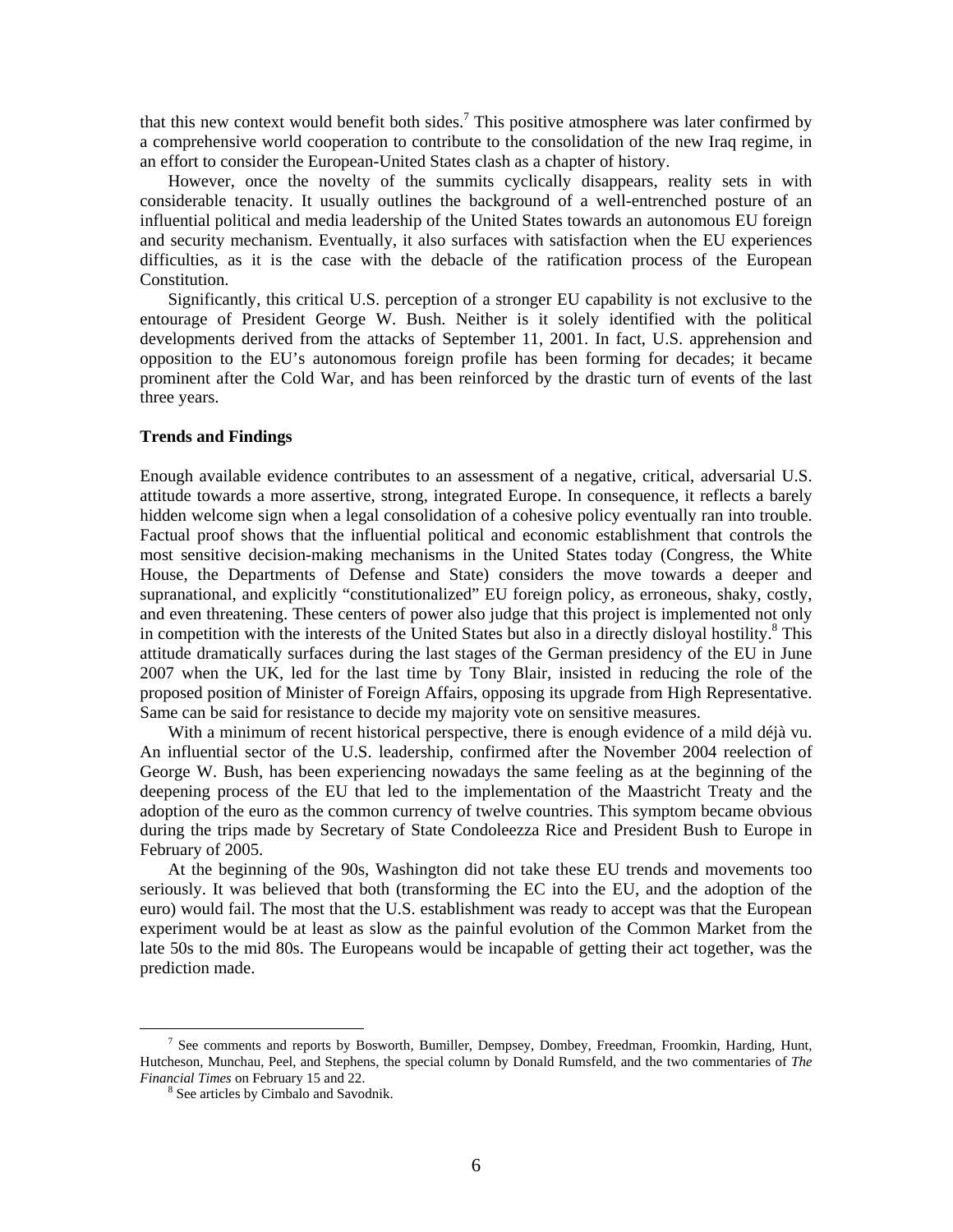Once the reality of the cohesiveness of the still imperfect three pillars (apparently a British invention, destined to officially vanish with the now failed approval of the new Constitution) and the efficacy of the euro became evident, this leading sector in the United States proceeded in a fast forward motion to catch up with evolving events. The analysts and observers that warned much earlier in the 90s about the seriousness of the European process were vindicated. "I told you so," was the common expression, although few voices dared to violate diplomatic protocol.

September 11 caught Washington flatfooted in many dimensions, particularly military and intelligence matters. However, it did not surprise the White House and the Pentagon in their ideological perspectives. In spite of what could be expected, the new design, as expressed in successive declarations of President Bush and his advisers, was solidly grounded on a U.S. cohesive fundamental doctrine that can be traced back not only to the Kennan memorandum of 1947 but also to the Monroe Doctrine of 1823, the founding perspective of a global strategy. By a combination of factors and beliefs, the rise of the European process and its deepening, simultaneously with its unstoppable widening, the EU began to be the target of uneasiness first, then of preoccupation and animosity, and finally of fear.

The euro ceased to be the object of badly-intentioned op-ed pieces and think tank analysis as a potential source for the resurgence of European confrontations and even wars. Then it became a well-identified enemy, labeled as the cause of the fall of the value of the dollar. The fact that the exchange rate trend has not reflected an alleged strength of the European economy and an alleged weakness of the U.S. performance has not stopped pundits and casual observers from blaming Europe.

Paradoxically, the U.S. pressure of past decades for burden sharing in defense spending has given way to a protest call for what appears to be a serious theoretical design of a real common foreign and security policy. Europeans are humorously confused: for years Americans insisted on the Kissinger question for the telephone of Europe. The EU first responded with the creation of the position of High Representative of the Common Foreign and Security Policy, a post entrusted to Javier Solana, who was drafted out of his job as NATO's Secretary General. Subsequently, the EU seemed to be posed for an ambitious serious development of a foreign policy, not limited to a phone line. It was to be legally processed through the constitutional treaty. Washington was not happy then and later it experienced a sign of relieve.

Deepening into a more historical perspective, the contrast with today's U.S. attitude and the satisfaction<sup>9</sup> of being present at the creation of the European Community is starkly different. The initial encouragement of U.S. leaders in the 50s and 60s (such as Eisenhower and Kennedy) for the process of European integration, as a mechanism complementary to NATO, has been transformed today into an erratic, contradictory, and aggressive policy of what was called almost officially "disaggregation."

The historical opportunity of ending the artificial European division caused by the reapportionment of War World II by proceeding to execute an act of political justice with the ambitious and costly enlargement of the EU, was turned upside down by Washington. It has been used and manipulated by the U.S. leadership, most significantly since September 11 and especially since the split of European attitudes towards the Iraqi adventure. The "new Europe" invented by Donald Rumsfeld has been labeled as a sort of dissidence movement opposed to Brussels, following the cues of the White House.

The highly sensitive issue of the future membership of Turkey was erratically and undiplomatically converted into a weapon of pressure brandished by the Departments of Defense and State at the worst time. Not only was the issue raised at the height of the Iraq war controversy, but also during the last leg of the final months of the evaluations of the credentials of Turkey for EU membership. The wrong timing and the lack of diplomacy met the stern reply of

 $\frac{1}{9}$ <sup>9</sup> However, concern was initially expressed in power circles in Washington, fearing the formation of a cartel. See paper by Armitage.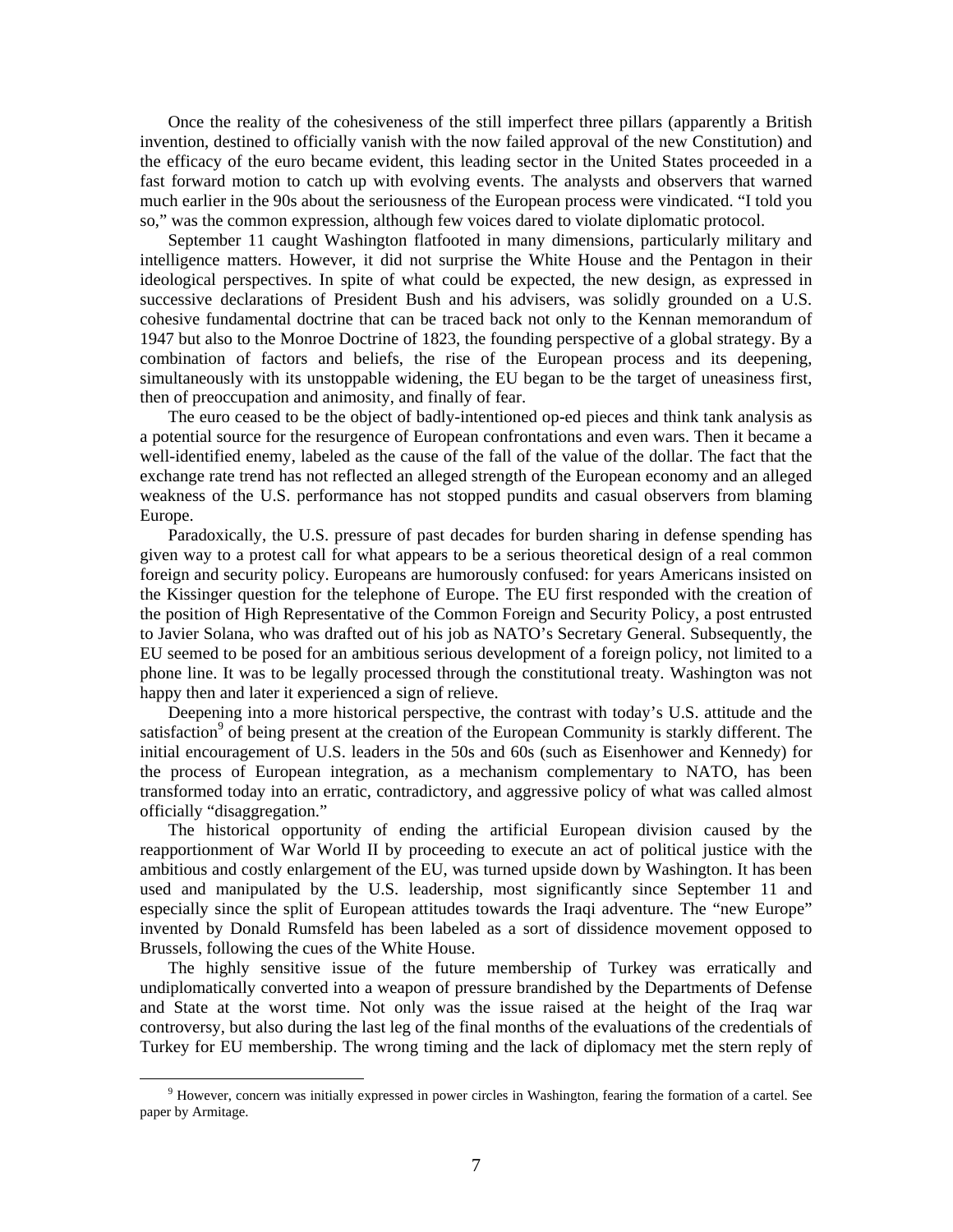Brussels and some key European capitals. Commentaries included comparative references to a potential membership of Cuba in NAFTA. The mildest of the responses were reduced to remind Washington that the United States was not a member of the European Union.

Significantly, a pattern of insistence on recommending membership in the EU reappeared in late 2004 when the Ukraine went through convulsion caused by the fraudulent presidential elections. From a status of obscurity, condemned to a long existence between Russia and the European Union borders, Ukrainian membership in the EU was energetically advocated by U.S. officials. Commentaries in Brussels and other European power circles were this time more restrained, among other reasons because the U.S. peddling was in a way a recognition of the usefulness of the security and economic advantages of EU belonging.

In the months before, the scandalous lack of any reference to the EU in any fundamental declarations or speeches by President Bush since September 11 was only a confirmation of the fundamental distrust not only of multilateral schemes of integration and cooperation, but especially of treaties and organizations to which the United States does not belong. This does not mean, however, that President Bush demonstrated ease in settings such as the United Nations or even the World Trade Organization. This ambivalence was amply demonstrated by his early disdain to NATO when he disregarded the urgent and unconditional support on September 13 after its historical activation of Art. 5, although the organization was later used to stabilize the situation in Afghanistan.

This fact contrasts with the energetic admonition against an autonomous foreign and defense policy for the EU, reacting to the suggestion made by German Chancellor Schroeder in looking for additional forums to deal with European security. Bush insisted then that NATO is the only valid setting.

The insertion of the NATO issue in discussing the development of an autonomous EU foreign and defense policy contributes a concrete anchoring for the negative assessment of the European design. Far from vague declarations and covering domestic interests of dominance, when opposing "constitutionalization," a victim is seen as unnecessary collateral damage: NATO. All the historical background and accomplishments of the organization, in addition to its current capabilities, are used in rationalizing against the development of an independent defense and security mechanism for Europe. As we will see later on in this paper, this strategy misses several historical points and sanitizes the rather pragmatic principles of the Alliance, some of them not only respond to innate modes and patterns of U.S. foreign policy, but also reflect important chapters of foreign policy practices.

In essence, before and after Bush's "historic" trip in 2005, the reality is that too many dimensions of the new EU, before and after the constitutional crisis, seem to be considered detrimental for U.S. national interests. The attitude sometimes looks as an adoption of a perennial zero sum calculation. If the EU wins something and makes some progress, this must be at the cost of a U.S. vital interest. In popular terms, the rephrasing of Calvin Coolidge's statement has received a new shape and tone: "What is good for the EU, is not good for the United States."<sup>10</sup>

Among the potential explanations for this composite assessment is the reinforcement of the perennial exceptionalism<sup>11</sup> doctrine that has propelled the United States to world dominance and self-assurance, as well as justification for actions that objectively should be contrary to some well-founded beliefs of the Republic.<sup>12</sup>

This fundamental feeling leads to the obsessive resistance to any kind of supranational entity that is above the solid grounds of the institutional framework of the United States. What is a quasi-divine belief and inspiration that can be easily understood in domestic terms is apparently usually transferred to experiments implemented beyond its borders. This influential political and

<sup>&</sup>lt;sup>10</sup> See my column "Leaders must side with the people."

 $11$  See Pfaff 2007.

 $12$  As a sample of U.S. alarming analysis on this historical trend, see comment by Moss.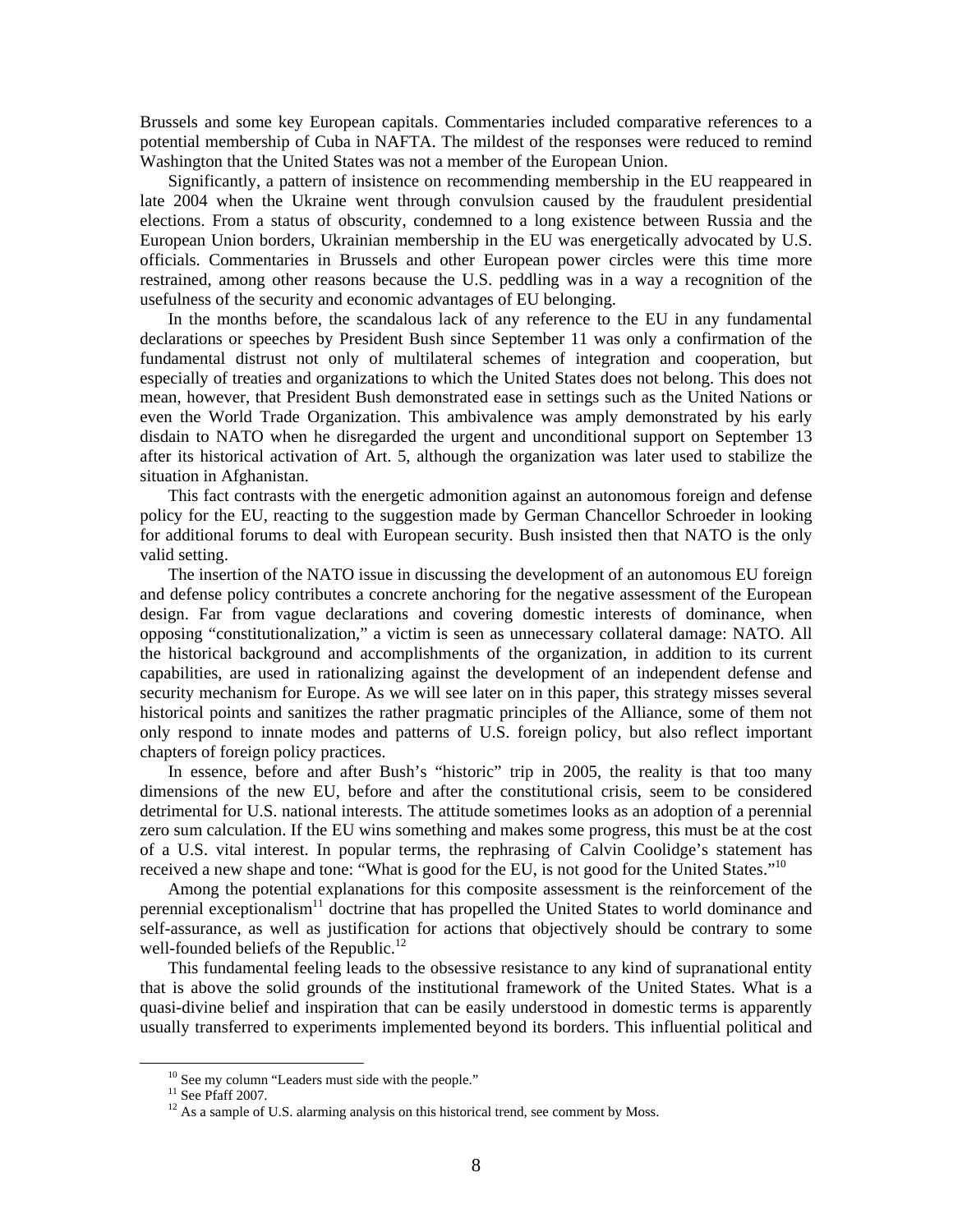military leadership seems to be unable to consider submitting to a commonly pooled sovereignty of even small portions of the economy. This denial makes processes such as the FTAA or even an enhanced NAFTA (called now NAFTA-plus) impossibility or a very imperfect arrangement. It also leads to transfer the same logic to organizations and pacts to which the United States does not belong, a behavior that, as a result, irritates foreign dignitaries.

The complexity of entities such as the EU and the whole European fabric in terms of history, politics, economics, intellectual evolution and societal intricacies, is often reduced to oversimplification that makes the prospect of cooperation and a true alliance a doubtful success. It is a rather ironic twist, but the current scene reveals odd dimensions. From paradigms in which Americans were liberal and democratic, while Europeans were religious fundamentalists and intolerants, we have been confronted today with one-liners depicting Europeans descending from Venus and Americans from Mars.

Nonetheless, serious consideration is given to the notion that the rift and the gap across the Atlantic are not only permanent, but are even wider in terms of distance between the two parts, and deeper with respect to fundamental issues. This diagnosis has been shared by a growing number of observers and scholars, in spite of the self-evident common roots and values shared by the United States and Europe, and the surviving validity of the concept of the West, an idea that has led conspicuous observers to ask if it really exists anymore.<sup>13</sup>

Among the signals that confirm a trend that seems to be chronic has been paradoxical fact of the continued stream of commentaries in the main media and think-tank publications recommending leaders to take urgent action on both sides of the Atlantic Ocean.<sup>14</sup> Most interesting is the persistent campaign of alarming warnings made by keen American observers to the extent that the apparent divorce between an important part of Europe and the United States is actually detrimental to U.S. interests. Polite silence seems to be a consensus in non-elite circles.

Popular wisdom is that the United States has not caused the damage. Applying this logic to the specific issue of the role and purposes of the EU, the stark reality is that for the U.S. public outside the Washington beltway and the scholarly community, the EU is either an unknown entity or it is plainly seen as an adversary. This feeling makes congressional attitudes very difficult and risky, depending on feelings coming from the voters. In consequence, a populist tactic applied at a given moment (free trade, subsidies, tariffs, sanctions) is the outcome most expected.

Disagreements on concrete and specific issues in trade, subsidies, and legal controversies are seen simply as the limited tip of the iceberg of a more profound divorce regarding a basic stance towards a handful of themes that acquire a more defined profile when codified in the text of the Constitution or any of its "light" transformations in the alternative treaty to be entertained in the last part of 2007. Kyoto, China arms sales, Boeing-Airbus government aid, Microsoft, extraterritorial laws, bananas, etc., are, in comparison, minute. In fact, they only represent a small percentage (not even 10%) of economic links in which Europe and the United States have disagreements. Bilateral trade is \$1.5 billion per day. It is dispute-free. In most of the other 90% of economic issues, the United States and Europe are in full synchronization.15

The rift is, therefore, more philosophical and, let's say it, ideological. Even the frequent joint declarations (sometimes co-signed by important political figures at the highest levels) claiming a basic agreement on a global strategy against the scourge of terrorism seem to reflect a sense of a shaky alliance ready to break.<sup>16</sup>

<sup>&</sup>lt;sup>13</sup> For a selection of works on the trans-Atlantic relationship and recommendations to improve it, see: Albright, Burghardt, Chalmers, Daalder, Drozdiak, Cohen, Judt, Kennedy, Lambert, Markovits, Moïsi, Moravsik, Roger, and

Voigt.<br><sup>14</sup> As an example of think tanks analysis, see works by the Center for Strategic and International Studies<br>researchers Balis, Niblet, and Serfaty.

<sup>&</sup>lt;sup>15</sup> See report by Eurofocus, "Europe and America."  $\frac{16}{16}$  See collective declaration headed by Giscard and the column signed by the duet formed by Powell and Solana.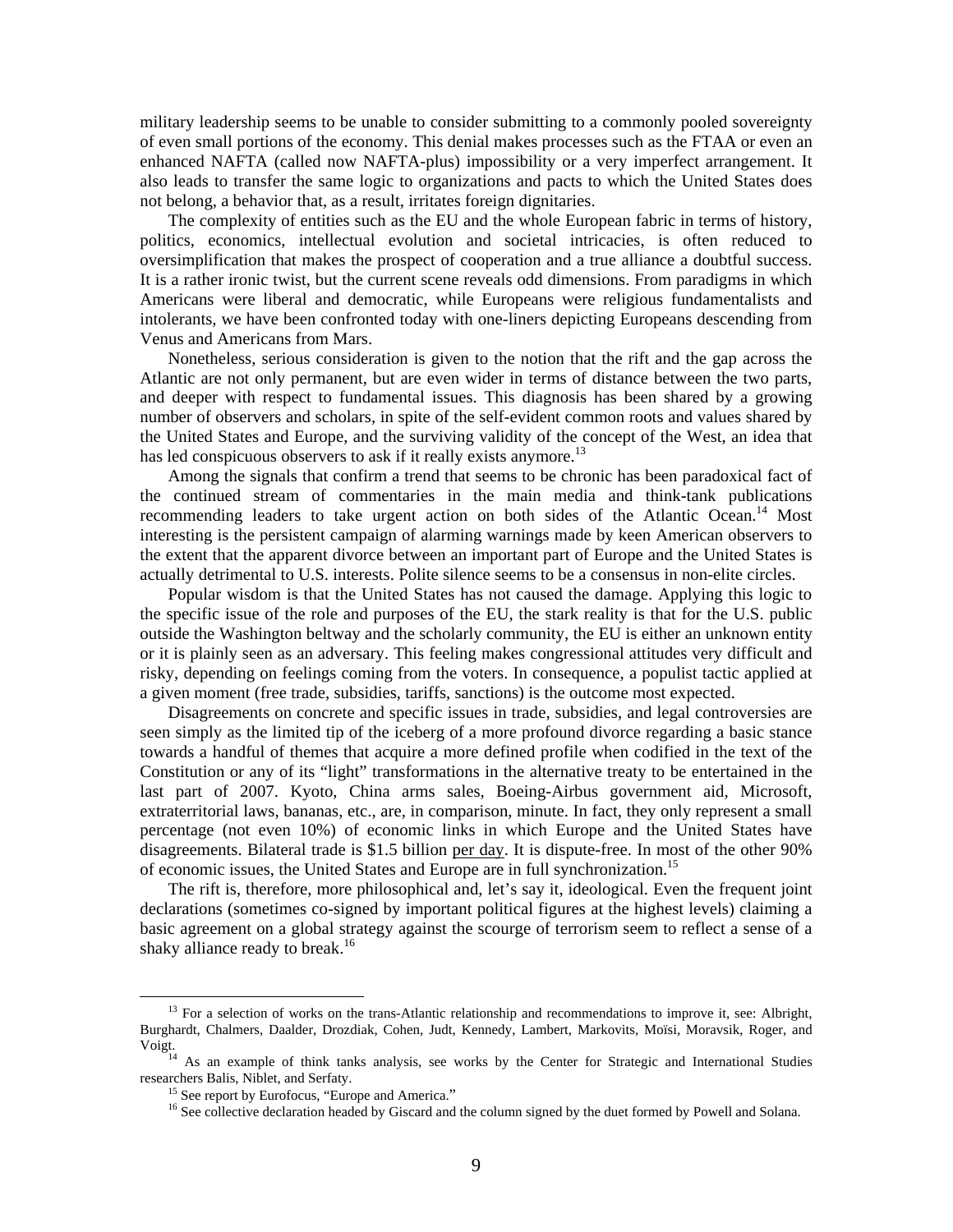The blunt language sometimes used by specialists, as well as the refusal of U.S. government officials to correct misinterpretations or soften statements in a more diplomatic mode, plus the fact that envoys do not seem to restrain themselves from making negative remarks about the fundamental concepts of the European Union; all indicate a reflection of a mood that is entrenched at the high levels of officialdom. In reverse, frequent declarations of EU officials in Washington in expressing contrary views to the U.S. policy in Iraq, have been a new trend that contrasts with the usual bland discourse used by the opaque EU institutions.

Media phenomena that usually could simply be attributed to carelessness or lack of information seem to be part of the overall scenario. Too many in number and too often placed in key times, a dripping of inaccurate and plainly aggressive informative articles appear regularly on issues of the European Union. This only contributes to confuse the general public, leaving scholars that form a well-prepared minority in U.S. universities and think tanks bewildered and consumed by a sense of damage-control.<sup>17</sup>

As mentioned above in general terms, behind the resistance, ignorance, or episodic information about EU foreign policy is an acute popular black hole about its fundamental nature. Obsession with the notion of free trade as a means and as an objective of the original process of European integration is still a formidable ballast that places an obstacle for the true comprehension of the EU. "To make war unthinkable and materially impossible" is a thought that never crosses the minds of educated Americans when polled about the aims of the EU. Admittedly, this shortcoming is shared by younger generations in Europe for which the memory of war is only a distant historical reference. This fact discourages leaders from explaining realities that are far away from the minds of voters for whom the experience of wars are reduced to historical accounts spanning in the distance of a century and a half, mostly expeditionary actions, and the recent new trends of terrorists attacks reduced to the events of September 11. This perturbing factor became evident in the context of the French and Dutch referendums that derailed the EU constitutional ratification process. Perceived as a European negative attitude towards its own deepening integration process, U.S. observers received a reinforcement for their guarded attitude towards the EU. When free from total ignorance, Americans only seem to comprehend the EU as a mechanism to compete with the United States in an adversarial manner. Even the most aware leadership would not find it convenient and electorally profitable to counteract this notion.

## **Means to Oppose**

Once this assessment is set, observers should ask about what ways the present U.S. leadership and allies usually elect to zap the process of a deeper EU integration and more especially its project of an autonomous foreign and security policy. There are many and varied in scope and mechanisms. Some are blunt and open; others are covert and discreet.

The usual procedure is the perennial Roman maxim of divide and conquer. It was used heavily during the months leading to the war on Iraq, and it was helped by a cadre of European governments and individuals who expressed publicly their support for Bush, making any cohesive European front an impossibility, or at least a very difficult task. This sector coincides in identity with the governments of countries that showed a deeper reluctance to accept the reformed voting system in the Council, from a weighted vote in the Treaty of Nice to the double majority (55% of countries and 65% of the population) combination in the Constitution project. Even today, some protagonists of the pro-Bush camp in the dangerous months that led to the Iraq war who

<sup>&</sup>lt;sup>17</sup> Analyses by Asmus, Howorth and Wolf.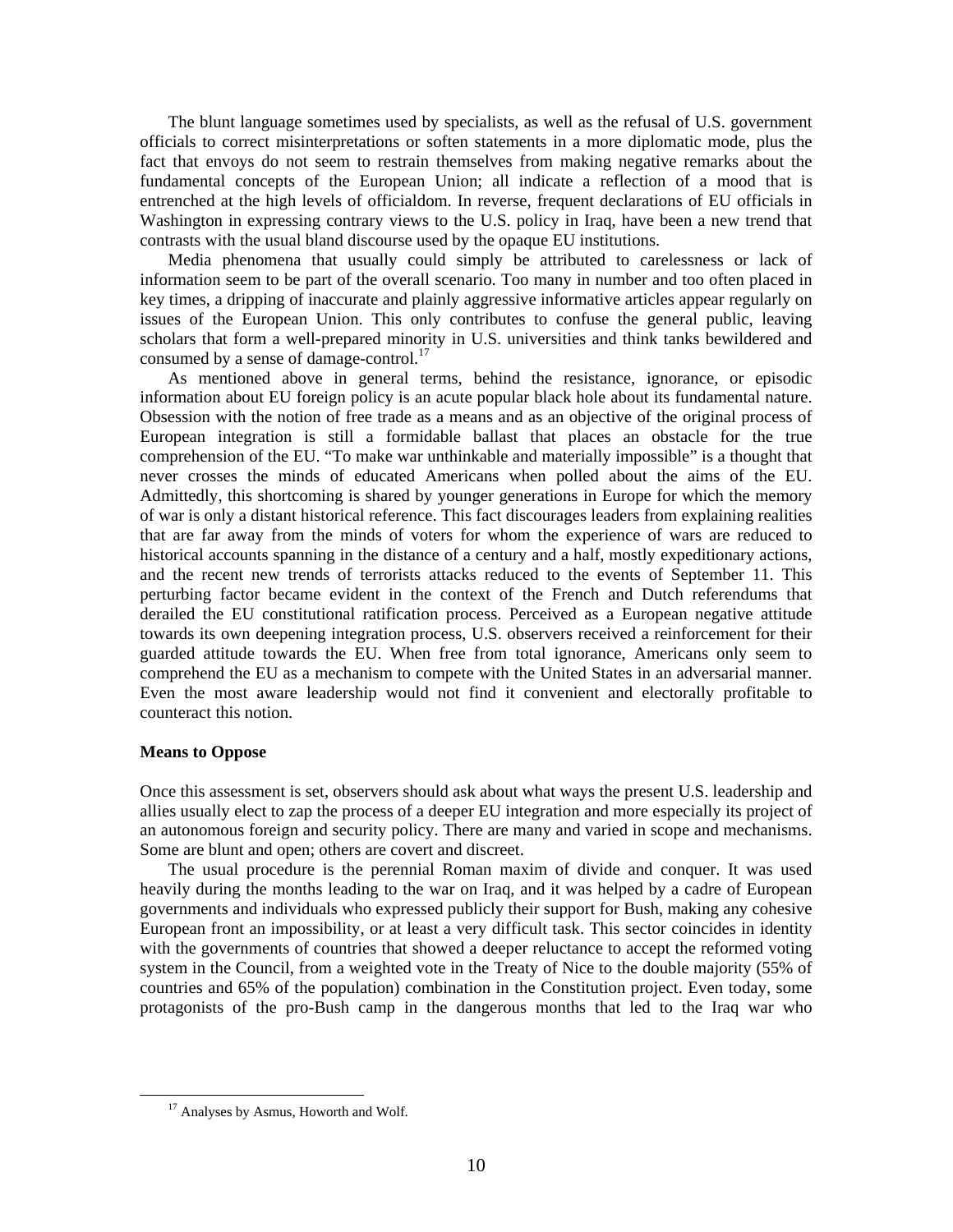subsequently lost power are still executing a campaign that has as a limited result the endemic division of the European front.<sup>18</sup>

Partially as a reward for the lack of support in the Iraq war, reinforced by the easily detectable inclination to Kerry in the election, the Bush forces had initially intended to retaliate against the notoriously critical colleagues. Sidelining any real or potential EU lineup, Condoleezza Rice, while still acting as National Security adviser to President Bush, was widely quoted as allegedly recommending to "ignore Germany, forgive Russia, and punish France." Under the pressure to obtain the necessary backing for a refreshed policy during the second presidential term, Bush apparently decided to retract. Preliminary circumstantial evidence derived from the trip to Belgium, Germany and Slovakia leads to think that Bush had decided to give due attention to Germany, half way forgive France, warn Russia, and punish Spain.

There was much speculation to see how far this strategy would be implemented by Condoleezza Rice, once she would completely settle in Foggy Bottom. However, the subsequent events as a result of the congressional defeat revealed a more prudent approach. What remains in place is the philosophical principle of avoiding entanglement in multilevel negotiations and maneuvering through intricacies of supranationality even of a modest scale.

Rigorous scholarship will show anytime that picking favorite agents to undermine the efforts of a common strategy has been a trademark of U.S. foreign policy in the past, not limited to a geographical area. History reveals that Washington likes to work with anchors in which to set the regional tone and allows the subsidiary country to become an axis for the rest of the countries in a given region. In the trans-Atlantic scene, this pivotal role has always had a permanent member: the United Kingdom. The special relationship between the United States and Britain has made it very easy for Washington to justify a natural alliance, something that only conveniences of modern times have made possible to enter into agreements with other odd countries. After the constitutional debacle, with some key European governments in trouble (Germany and France, especially), the United Kingdom (the key Bush ally) came out damage-free, reinforced in its claim to EU rebate funding and a reduction of the agricultural subsidies.

This new shaky European scene has uncovered the myths of the historical involvement of allies of the United States. For example, Germany has been an adversary in two world wars. France has been a historical competitor for dominance, although it has been a claimant for the role of a perennial ally, even though the fact that the real motivation has been competition with Britain. Smaller actors also fit this picture, such as the case of Spain, an adversary in the Spanish-American War of 1898, a neutral in World War I, an initial backer of Hitler and Mussolini (while ruled by Franco), and finally an ally in exchange for consolidating the Southern flank during the Cold War, and at the price of extending the dictatorship until the end of the life of the Generalissimo.

Those observers expressing critical views on the constitutional process for an autonomous defense policy of the EU seemed to enjoy concentrating on the low record of approval of certain deepening measures of the EU, the flat rejection in referendums, or the prediction that if put to a vote, they would be rejected, an ominous thought that was confirmed.

Media inclined to support the Republican interests, led by *The Wall Street Journal* in the print sector and by FOX News in television, will usually find a way to critique the project of a common autonomous defense on grounds that it is duplication that lacks effective means. Moreover, commentaries will stress the aloofness of individual critical governments such as

<sup>&</sup>lt;sup>18</sup> The most obvious is the former Prime Minister of Spain José María Aznar. See my paper entitled "Spain's Return to 'Old Europe.'"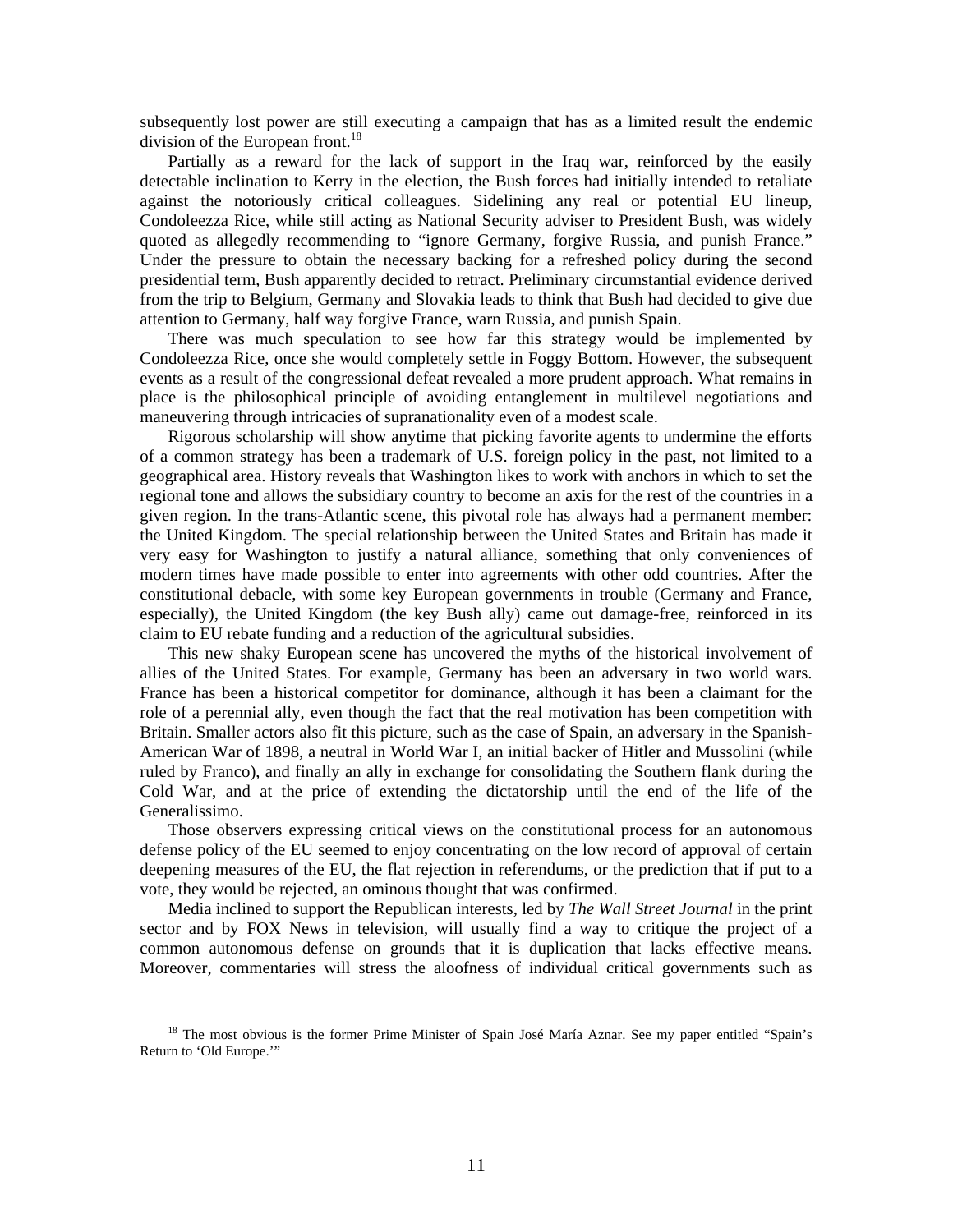France and Germany, identifying the loyalty of the UK, in stark contrast with others belonging to "Old Europe."

When reporting or venturing opinion, either in short op-ed pieces or in rather more elaborate and longer essays published in the well-established leading foreign policy magazines, American observers too often misrepresent European intentions and legal realities or offer a distorted profile of mechanisms and purposes. This assessment has caught the eye of notable U.S. commentators who have acted as firefighters, denouncing the danger of a self-inflicted wound making trend.

The U.S. government increased its insistence on Turkish membership in the European Union and started its "campaign" for a closer cooperation between the EU and the Ukraine, aiming at full membership some day. Ironically, the explicit basic argument for both campaigns is shared by the European leadership, including the sectors that are opposed to the entrance of Ankara, on grounds of differences in culture and geography. All seem to agree that membership in the EU consolidates democracy and the rule of law, and in both cases the inclusion of both countries will avoid their drifting to the murky waters of the Middle East and the nostalgia of a Russiandominated Soviet Union.

However, the cost of the success of what is called the unmatched "power of injunction" of the EU is the eventual distraction of the energies of the entity in facing the costly enlargement. An autonomous EU defense will have to come at the expense of other areas of the EU assistance, either in the "neighborhood" or in distant regions. Prospects of membership of Turkey and Ukraine, in addition to the unstoppable but slow inclusion some day of the former Yugoslavia republics, will definitely take a toll on the plans for a common autonomous defense. This perspective received new strength after the negative constitutional referendums and the collapse of the budget talks.

#### **The NATO Syndrome**

In an example of utterly double standards, the logic of "coalition of the willing" seems not to be easily accepted by Washington when it is applied by the Europeans when forming entities such as the Eurocorps (a very useful mechanism that could have been used more often to contribute to peace making and maintenance). The project of forging mini-alliances within the framework of the Constitution project (or alternatively as a reinforced cooperation crafted by some members) often touched a nerve in the White House and Pentagon circles, under the pretense that NATO would be undermined because the same units belong to the two twin sets of military mechanisms. Ironically, the project to develop an autonomous EU foreign and defense policy is seen simultaneously as an enhancement of NATO, a threat to the organization, or simply irrelevant. It is obvious that it cannot be the three at the same time.<sup>19</sup>

Most American observers beyond the elite circles paid less attention to a coincidence that had significant political importance. While President Bush's Air Force One was flying on February 20 to Europe, the Iberian Peninsula was executing a significant one-two movement. Spain was leading the rest of the EU with the first referendum to ratify the European Constitution. Simultaneously, the Portuguese elected the new Social Democratic government, with a first absolute majority since the rebirth of Portugal's democracy in 1974, as a result of the Carnation Revolution.

In addition to the improvement of President Bush's comprehension of the institutional framework of the EU, it is significant his insistence on reminding his European counterparts of the historical record of NATO given to European "democracy and liberty." In consequence, he insisted on the necessity of continuing the pivotal role of NATO as a forum for the security relationship between the United States and Europe. German Chancellor Schroeder had earlier

<sup>&</sup>lt;sup>19</sup> See comment by Howorth.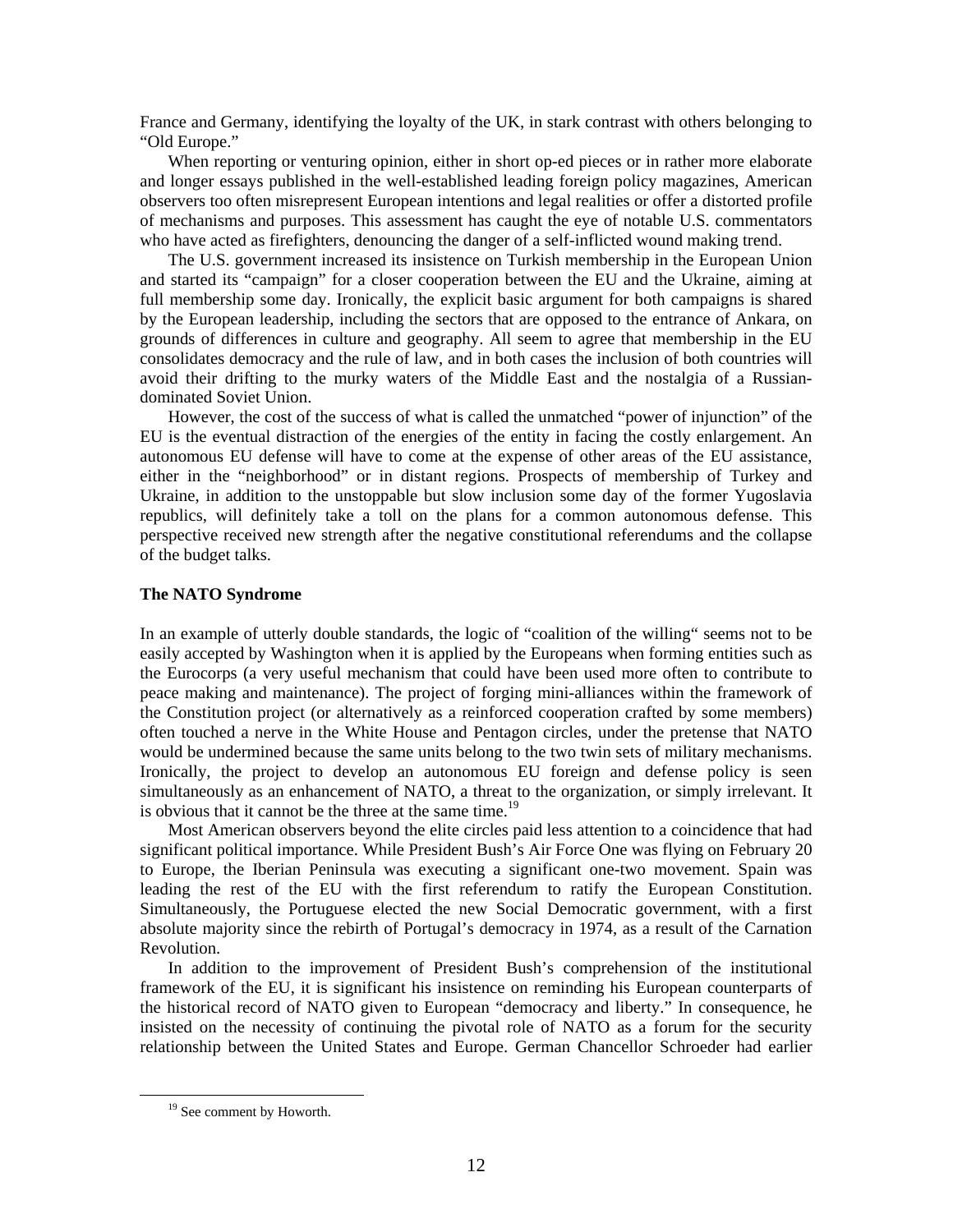reminded him of the existence of other mechanisms, notably the EU. That view is not much different than the one espoused by Merkel.

On the one hand, Bush should know very well that European members of NATO behave differently in the setting of the EU. Without the protection of the veto power or the overbearing presence of the United States, the need to obtain unanimity in the Council when dealing with pillar II and III items is softened by the calculation of qualified majorities when administering the fully pooled sovereignty.

On the other hand, historical rigor advises prudence when systematically mentioning NATO as a protector of European democracy. NATO was basically founded "to keep the Germans down, the Americans in, and the Russians out," a triple thought that many U.S. observers think it should be maintained in its essence. During the Cold War it fulfilled its mission. With Germany reformed, it stopped Soviet expansion without firing a missile. Truman's interpretation of Kennan's containment worked.

But NATO also consolidated the dictatorship of Oliveira Salazar in Portugal (a founding member of the Alliance in 1949). It never raised an eyebrow when Turkey (a member along with Greece in 1952) was under the influence of its military. And it never moved a finger when Athens fell under "the dictatorship of the Colonels." The oddity of the status of Cyprus is still the apparently perennial collateral damage of the Greek military policy at that time, replicated by the Turkish reaction. This is only one of the many pending issues facing Turkey for an eventual membership in the EU.

When Spain survived the coup of February 23, 1981, the government pressed for membership in NATO. De facto, Spain was already a partner thanks to the agreements made by Eisenhower and Franco in 1953, with the result of consolidating the dictatorship. After the rebirth of Spanish democracy in 1975, the Left sent a bill to Washington, expressing a sentiment that is frequently reinforced by the recent U.S. unilateralist policy.

In stark contrast to the "flexible" membership requirements in NATO (a sort of a "coalition of the willing"), Greece, Portugal and Spain had to wait to enjoy impeccable democratic credentials to enter the European Union. This shows the clear difference in membership conditions, reflecting a deeper philosophical aim. Double standards do not work in Brussels.

#### **Positive Signs**

In spite of the difficulties and endemic U.S. resistance to an autonomous EU foreign policy, certain positive and hopeful signs can be detected as a base for a mutually beneficial compromise:

- The speeches by Rice and Bush set in 2005 a model for friendlier U.S. discourse with the potential of a positive European response.
- Naming of a security attaché in the US mission in Brussels signals a reinforcement of the attention of the U.S. government for the reinvigorated role of the EU institutional framework.
- Calls by U.S. columnists and experts have been stressing the need to pay more attention to an assertive role of the EU.
- Influential European scholars and journalists publishing in Europe's newspapers and magazines with a wide circulation in the United States, or even with special editions that seem to have the U.S. reader very much in mind (which is the case of *The Financial Times*, and to a lesser extend *The Economist*) have insisted with similar recommendations. This trend was replicated in the aftermath of the referendums troubles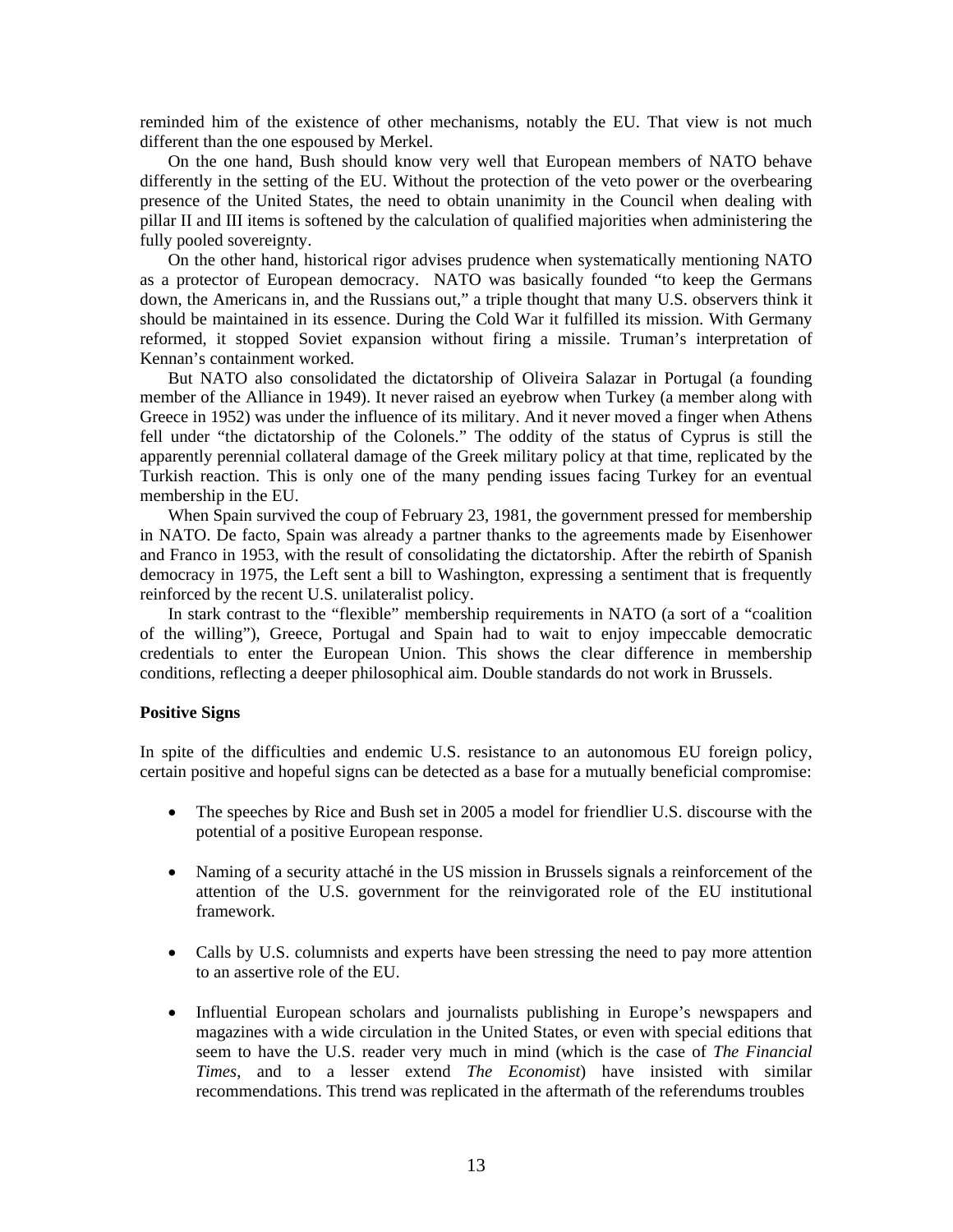- The U.S. government and independent analysts have admitted the logistical limitations of the United States in meeting the demands of the consolidation of democracy in Iraq, at the same time as addressing other threats.
- Mild personal conversions in attitudes point out to a reformatting of the U.S. policy and stubborn resistance to EU autonomy.
- During the second term of President Bush, there was fear that there would be less restraint for counteracting what was perceived as a wrong policy emanating from Europe. With no pressure for reelection, priorities would have been defined in an even more narrow sense. However, these negative predictions were not confirmed.

# **Darker Signals**

On the negative side, ominous signs keep acting to reinforce the resistance towards recognizing the validity of an autonomous EU foreign policy. Among the signs and evidence are the following:

- U.S. public opinion and government circles are under the frequent influence of what we may call "doomsday papers." These are documents produced by think tanks and selfappointed commissions, offering a predictable scenario in 10 or 20 years. With no way to back assertions made, these papers present a picture of a consolidated EU in economic terms and as a total failure in terms of political integration. This trend received new energy with the referendum collapse.
- Deep personal convictions (bordering divine revelation) dominating the minds of the central U.S. leadership continues to exert considerable influence in formatting the official attitude towards the EU. Perceived EU weakness in meeting the demands of the war on terrorism is translated into adamant intolerance and consequently opposition for schemes that are perceived as repetitious and ineffective.
- Consistent anti-EU campaign performed in part of the influential media (especially *The Wall Street Journal*) have showed no signs of moderation. After the referendum failure, signs of satisfaction became salient, confirming the trends outlined above.
- Alternating negative assessments of the EU's external policy and defense capabilities in the elite foreign affairs publications with counter arguments will continue to reinforce doubts and will invite second thoughts in the Washington political and strategic establishment.
- Deep in the heart of America, ignorance and then apprehension for the EU have continued fee arguments to members of Congress weary of the sentiments of their constituencies. Resistance to free trade (not only related to agreements with Latin America) is frequently identified with an image of the EU as protectionist and an economic competitor of the United States. An autonomous foreign policy only contributes to reinforce this stereotype.
- The persistent behavior of certain EU member states (notoriously Poland, but also the UK and others) in opposing measures of an autonomous foreign and defense policy, acting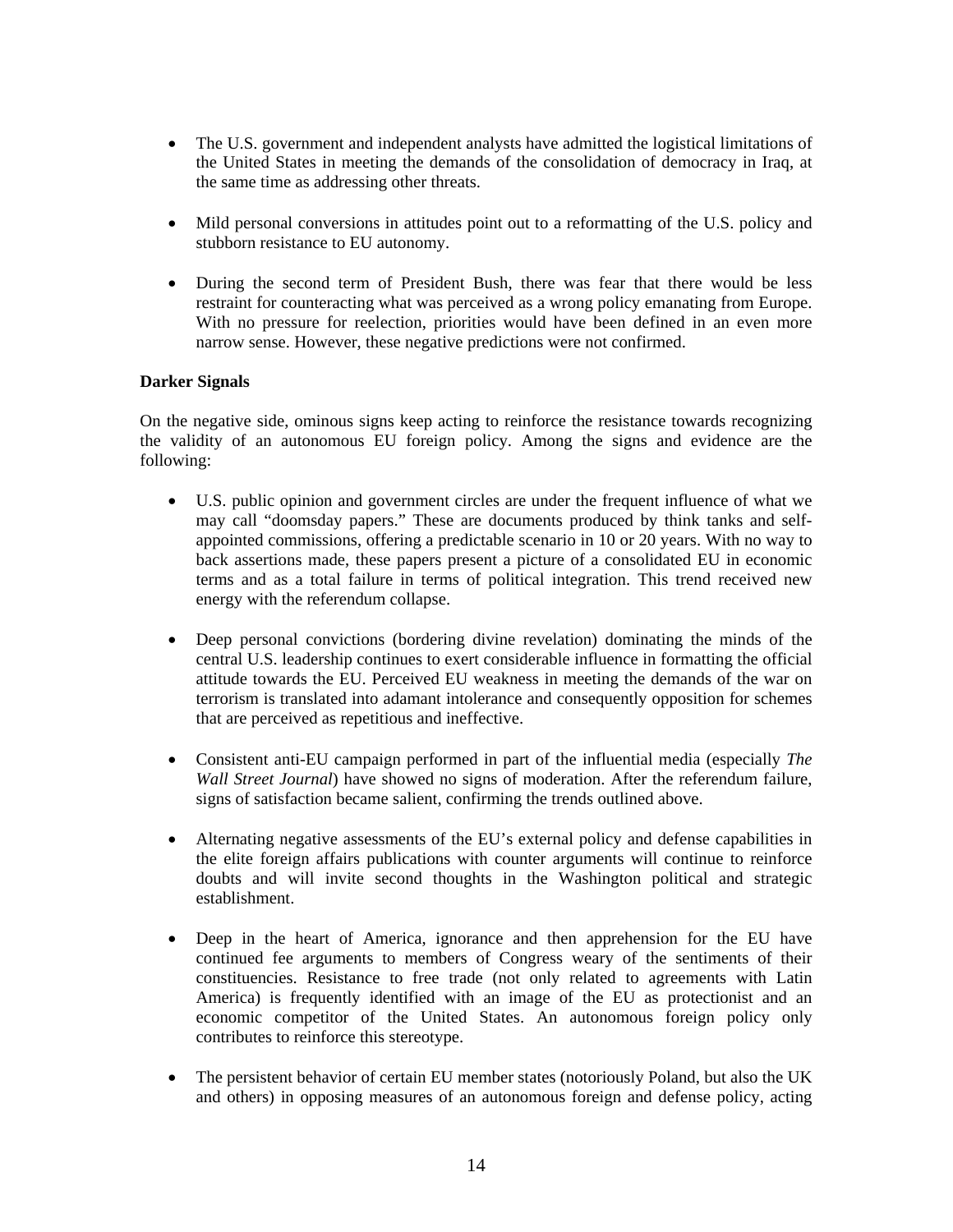apparently as agents of the U.S. administration. This assessment can be extended to the controversial project of placing an anti-missile system in Eastern Europe.

## **Conclusion**

The U.S. perception of an autonomous foreign, security and defense policy has been oscillating towards the end of a downward move in a perennial roller coaster cycle. From an enthusiastic beginning of encouraging European integration and backing it with military guarantees, the United States descended to a deep sense of disinterest, disdain and then economic concern for what appeared to be the building of "Fortress Europe" in the early 90s. Washington met this challenge with a loyal competitive fashion and contributed to the construction of other free trade mechanisms designed to protect some spheres of influence in Latin America and the Pacific. The cloudy atmosphere inaugurating the new century has given way to a more aggressive attitude to the EU integration process and especially to the design of a European autonomous defense and security policy. September 11 and its consequences have exacerbated the self-propelled U.S. mission of dominating the world after the end of the Cold War.

However, especially since the legislative disaster of 2006, the U.S. leadership seemed to be poised to execute a mild correction to this trend, forced by the limitations of military and economic power, as well as by the erosion of world soft power and influence, if not its absolute disappearance. By recognizing the useful alliance with a stronger EU, the gap over the Atlantic has been expected to shrink considerably. Nonetheless, it will all depend on the depth and substance of the recognition of an autonomous EU foreign policy awarded by the U.S. leadership, and the nature of the coordinated missions to be implemented, in substitution for the existing unilateral strategy of its variance conformed as a coalition of the willing. The recent past and the idiosyncrasies of the U.S. political culture do not seem to predict a too ambitious outcome.

Nonetheless, the pressure for an understanding comes from the overwhelming EU-US trade that flows at all times and with a normal pace without problems, in spite of disputes and threats of sanctions. At the end of the day, an agreement is found, among other reasons because a notable two-way investment helps a lot and ends up imposing its own logic. The two regions are each other's most important partners in trade and investment, making the economic interests the most significant dimension of the transatlantic relationship.

A different story is the fact that other remaining issues are not that easy for an agreement. This is most especially the case of the theme of this paper, foreign and security policy. Both sides, then, simply have to accept that they have to learn to "agree to disagree". Both will have to come to terms with the evidence that that this trend and solution may not be temporary –they will be permanent. The contrast with past times is that during the Cold War there was a basic agreement regarding the threat and some of the methods to face it. Now, the situation is different.

While observers at both sides of the Atlantic may disagree on the economic models to follow or the ideal shape of the world in a multipolar or unipolar fashion, the truth is that Washington and Europe at large seem not to be in synch regarding the best way to fight terrorism. The quagmire of Iraq serves as an argument to demonstrate the dimension of the gap in opinion. While European diplomats and most leaders do not say it loud, U.S. policies are a source of destabilization, generating terrorism and conflict instead.<sup>20</sup> All this evidence causes an uncomfortable feeling. But that sensation should mean that it is catastrophic. In Spanish popular terms, the commentary should be a relative comparative: "más se perdió en Cuba."

Still, in the event that a successful and pragmatic meeting of the minds is developed between the U.S. and European leaderships, observers may be tempted to believe that the concept of West is still a reality. However, if the electorates at both sides of the Atlantic continue to exert pressure to favor, on the one hand, an even unilateralist U.S. policy, distrustful of European initiatives,

 <sup>20</sup> See column by Pfaff.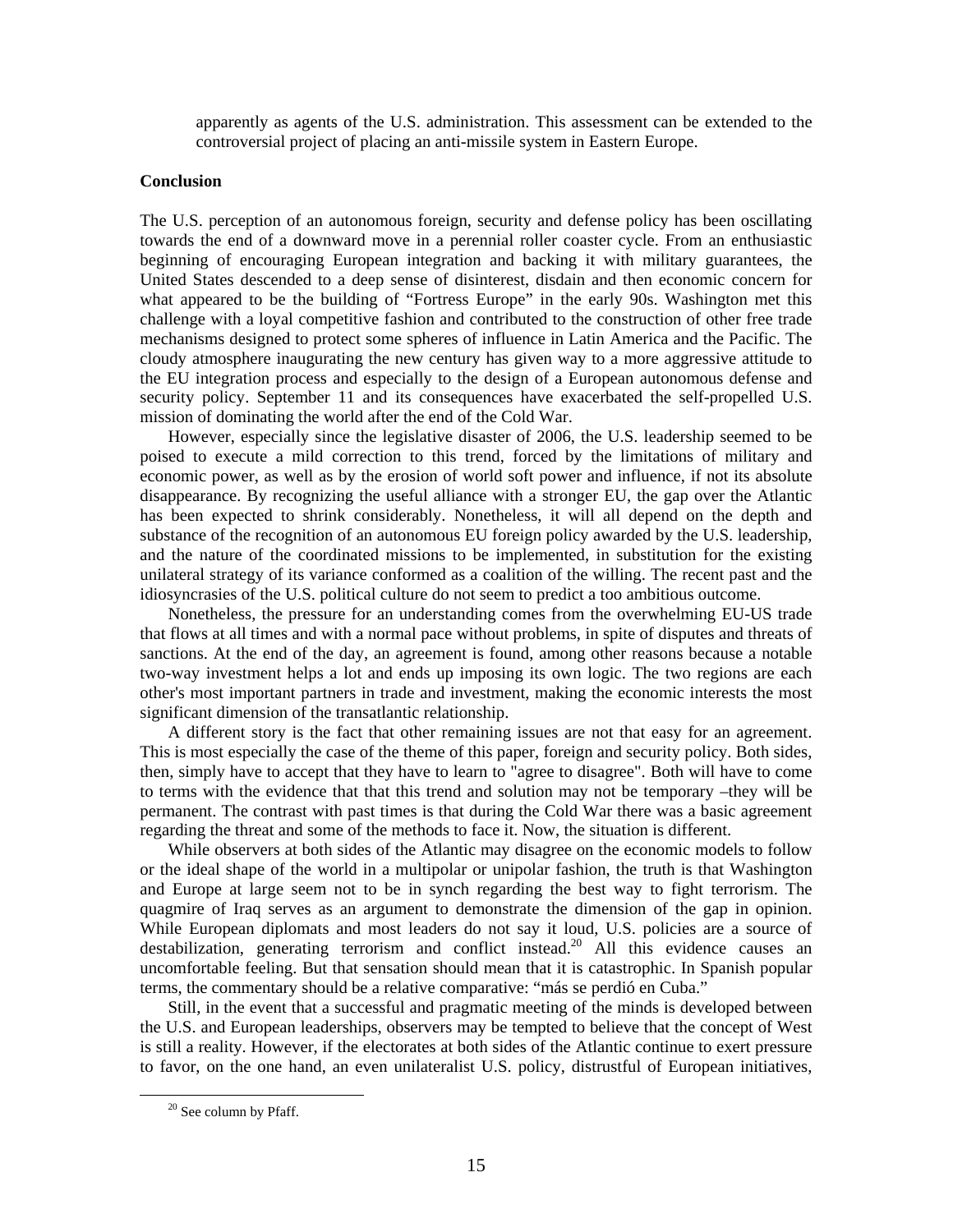while on the other hand European votes back a hardening of defense and security policies, following a more autonomous path, one may come to the conclusion that the West is not as cohesive as it once was believed to be. The gap might be as wide as a split of a civilization in two distinct branches that makes automatic cooperation a dubious enterprise. It all depends not only of the evolution of popular attitudes, but of effective leadership, political and intellectual, some commodities that seem today to be short supply.

## **References**

- Albright, Madeleine, et. al. "Joint Declaration: Renewing the Transatlantic Partnership," Center for Strategic and International Studies, May 14, 2003.
- AP. "Bush opens Europe trip on jarring note." *USA Today*, June 3, 2007.
- Asmus, Ronald D., Blinken, Antony J. and Gordon, Philip H. "Nothing to Fear". *Foreign Affairs*. January-February 2005.
- Balis, Christina and Collett, Elizabeth. "Europe's Constitutional Contentions." *Euro-Focus*, vol. 9, no.4. April 16, 2003.
- Balis, Christina V. and Serfaty, Simon (editors). *Visions of America and Europe: September 11, Iraq, and Transatlantic Relations*. Washington, D.C.: Center for Strategic and International Studies Press, 2004.
- Barbé, Esther (ed.). ¿*Existe una brecha transatlántica?: Estados Unidos y la Unión Europea tras la crisis de Irak.* Madrid: La Catarata, 2005
- Barber, Lionel. "Diplomatic mission for a heavy-hitter." *Financial Ti*mes. December 31, 2004 January 1-2, 2005.
- Bosworth, Stephen and Abramowitz, Morton. "The Six Parties should act together". *Financial Times*. February 22, 2005.
- Bumiller, Elizabeth. "Bush Is Expected to Express Support for a 'Strong Europe' Today". *The New York Times*. February 21, 2005.
- Bumiller, Elizabeth. "Delicate Diplomacy for This Guest List". *The New York Times*. February 21, 2005.
- Burghardt, Günther. "A Transatlantic Agenda for 2010". *Transatlantic Internationale Politik*, 2/2000, pp. 31-34.
- Center for Strategic and International Studies. "Bush Trip to Europe: President Must Build Personal Relationships to Manage Policy Rifts". February 17, 2005.
- Center for Strategic and International Studies. "Transforming Transatlantic Relations: Former U.S., European Officials Cite Iran, Ukraine, Terrorism, Trade for Joint Action". February 23, 2005.
- Chalmers, Malcolm, "The Atlantic burden-sharing debate –widening or fragmenting?" *International Affairs,* 77, 3 (2001), pp., 569-585.
- Chung, Joanna and Alden, Edward. "US to send security attaché to EU". *Financial Times*. January 13, 2005.
- Cimbalo, Jeffrey. "Saving NATO from Europe". *Foreign Affairs*. November-December 2004.
- Daalder, Ivo. "Are the United States and Europe heading for divorce?" *International Affairs,* 77, 3 (2001), pp. 553-567.
- Dempsey, Judy. "An E.U. Voice of Caution". *The International Herald Tribune*. February 21, 2005.
- Dombey, Daniel and Dinmore, Guy. "US and Europe say they want closer ties. Can they overcome their differences?" *Financial Times*. November 15, 2004.
- Dombey, Daniel and Jansson, Eric. "Changing of the guard: the EU seeks to show the US it is serious about defence". *Financial Times*. December 2, 2004.
- Dombey, Daniel. "Leader sees political role for NATO". *Financial Times*. November 16, 2004.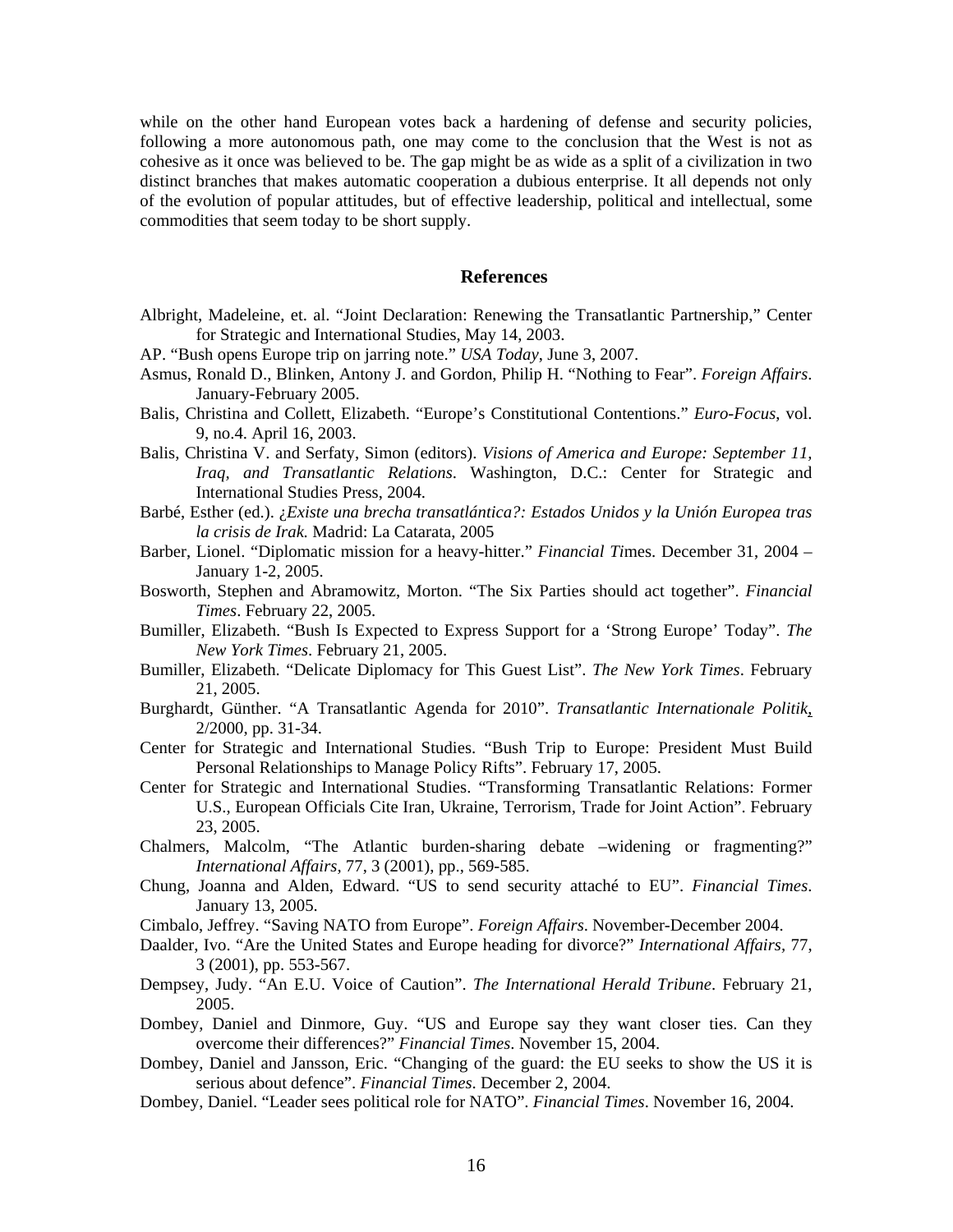Dombey, Daniel. "NATO chief eyes broader political role". *Financial Times*. February 21, 2005.

- Dowd, Maureen. "Condi's French Twist". *The New York Times*. February 10, 2005.
- Drozdiak, William. "European self-absorption is a problem for America", *Financial Times*, June 20, 2005.
- Drozdiak, William. "The North Atlantic Drift," *Foreign Affairs*, January-February, 2005, pp. 88- 98.
- Eisenstat, Stuart. "European discord can harm America's interests", *Financial Times*June 15, 2005.
- European Union. European Commission. *Eurofocus.* "Europe and America: An Economic Union" July 2005.
- *Financial Times*. "Blunt Schröder has a point". February 15, 2005.
- *Financial Times*. "Bush hails strong Europe as partner". February 22, 2005.
- *Financial Times*. "Rice reaches out to Europe". February 9, 2005.
- *Financial Times*. "Rice's mission to reassure". February 4, 2005.
- Fletcher, Michael A. "European concerns face Bush in Europe". *Boston.Com*, June 5, 2007.
- Freedman, Lawrence. "Europe must focus on more than America's weaknesses". *Financial Times*. February 22, 2005.
- Froomkin, Dan. "Same Old Bush". *Washington Post*. February 22, 2005.
- Frum, David. "The end of the transatlantic affair". *Financial Times*. January 31, 2005.
- Gardiner, Nile. "President Bush in Europe: Shaping U.S. Policy Toward Germany". *The Heritage Foundation*, July 12, 2006.
- Giscard d'Estaing, Valéry, Amato, Giuliano and Dahrendrof, Ralf. "Carta al presidente Bush". *El País*. November 28, 2004.
- Harding, James and Williamson, Hugh. "Bush in nod to Europe on diplomatic Iran strategy". *Financial Times*. February 24, 2005.
- Harding, James. "Back in the EU: Bush now travels as a diplomat to bear his message of change". *Financial Times*. February 18, 2005.
- Hollinger, Peggy and Dinmore, Guy. "Rice holds out olive branch to Europe". *Financial Times*. February 9, 2005.
- Howorth, Jolyon. "Letters to the Editor". *Foreign Affairs*. January-February 2005.
- Hunt, Terence. "Bush Travel to Europe to Shore Up Ties". *FoxNews.Com*, June 20, 2006.
- Hunt, Terence. "Bush, in Belgium, calls for new unity". *The Miami Herald*. February 21, 2005.
- Hunter, Robert E. "A Forward-Looking Partnership: NATO and the Future of Alliances". *Foreign Affairs*. September-October 2004.
- Hutcheson, Ron. "For allies, tough times ahead". *The Miami Herald*. February 25, 2005.
- Jauvert, Vincent. "Chirac-Bush: The Cordial Mistrust". *Le Nouvel Observateur*. February 17, 2005.
- Judt, Tony. "Europe vs. America". *The New York Review of Books*. February 10, 2005.
- Kennedy, Craig, and Marshall M. Bouton, "The Real Trans-Atlantic Gap," *Foreign Policy*, November-December 2002, pp. 66-74.
- Kirk, Lisbeth. "NATO to be marginalized by the EU". *EU Observer*. January 17, 2005.
- Kupchan, Charles A. "The Travails of Union: The American Experience and its Implications for Europe". *Survival*, vol. 46, no. 4, pp. 103-120. Winter 2004-05.
- LaFranchi, Howard. "Bush visits a Europe ever further away". *The Christian Science Monitor*, February 18, 2005.
- Lambert, Richard. "Misunderstanding each other". *Foreign Affairs*, 82, no. 2, March-April 2001, pp. 62-74.
- Landay, Jonathatn S. "Globalization, terrorism forecast to spread". *The Miami Herald*. January 14, 2005.
- Laqueur, Walter. "Washington y la crisis europea", *La Vanguardia*, 18 junio 2005.
- Lieven, Anatol. "Partial visions of an ugly spectacle". *Financial Times*. February 19-20, 2005.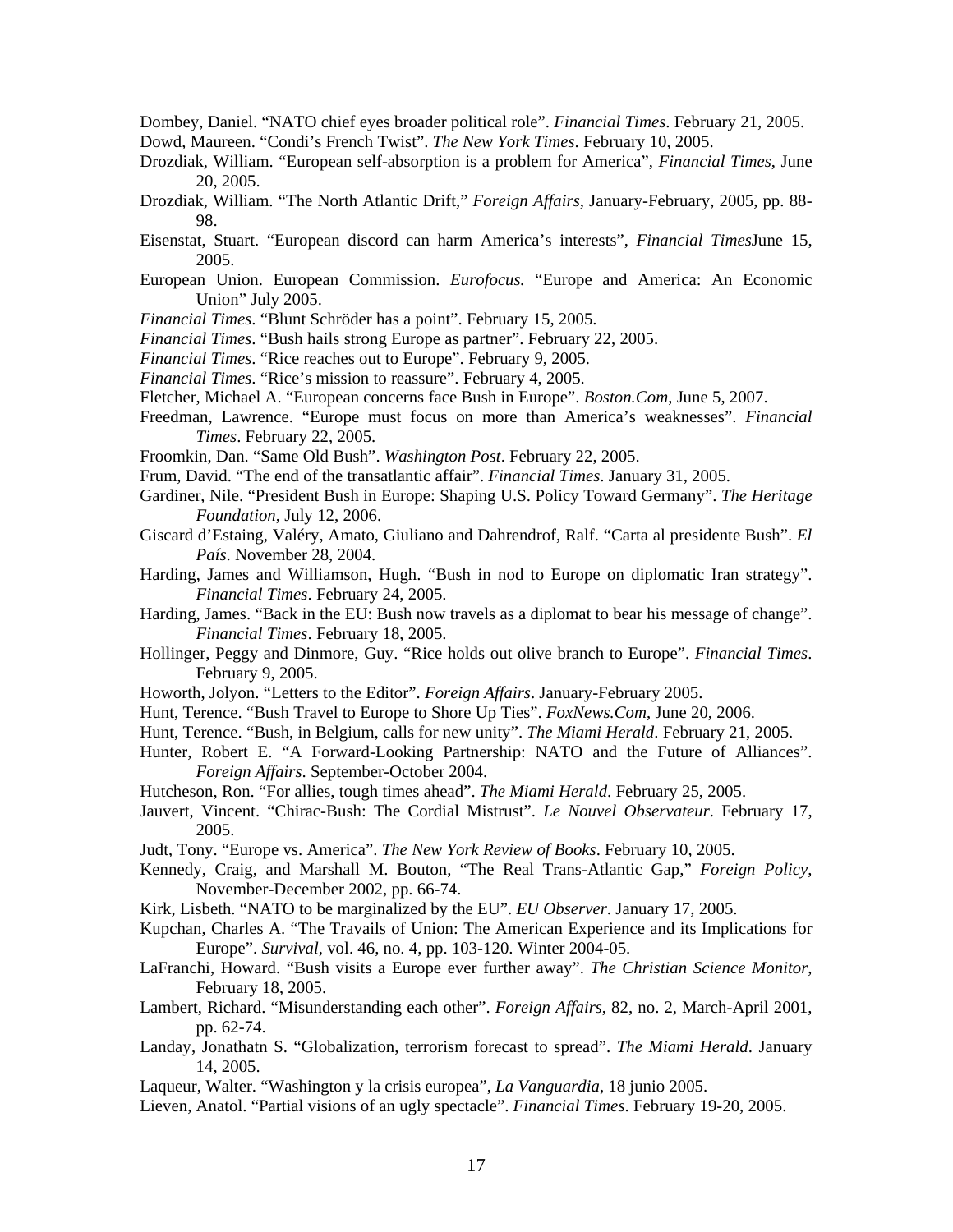Loven, Jennifer. "Bush Takes a Kinder Face to Europe". *Philly.Com*, June 3, 2007.

- Markovits, A. *On Antiamericanism in West Germany*, Cambridge, MA: Harvard University Press, 1985.
- Moisi, Dominique. "Lessons from the Bismarck model of diplomacy". *Financial Times*. January 21, 2005.
- Moïsi, Dominique. "The Real Crisis Over the Atlantic," *Foreign Affairs*, Vol. 80, No. 4, July-August 2001, pp. 149-153.
- Moravsik, Andrew. "Striking a new Transatlantic Bargain," *Foreign Affairs*, Vol. 82, no. 4, July/August 2003, pp. 74-89.
- Moss, Ambler. "Stumped by Bush brand of foreign policy", *The Miami Herald*, January 16, 2005.
- Munchau, Wolfgang. "America should focus on Europe as an entity". *Financial Times*. February 21, 2005.
- Munchau, Wolfgang. "Time for a political patch-up for Europe and the US". *Financial Times*. January 24, 2005.
- Niblett, Robin and Mix, Derek. "Europe in 2005: A Distracted Partner". *Euro-Focus*, vol. 11, no. 1. January 31, 2005.
- Ottolenghi, Emanuele. "Middle Eastern Agenda for President Bush". *The Washington Institute*, June 5, 2007.
- Pasquier, Sylvaine and Chevelkina, Alla. "Lexinton Against anti-Europeanism". *The Economist*, 28 de Abril al 4 de Mayo de 2007.
- Peel, Quentin. "An alliance of conflicting priorities". *Financial Times*. February 17, 2005.
- Peel, Quentin. "Euroscepticism spreads west". *Financial Times*. December 2, 2004.
- Peel, Quentin. "Why Europe needs a foreign minister". *Financial Times*. February 24, 2005.
- Pfaff, William. "El destino manifiesto de EE UU: ideología y política exterior". *Política Exterior*, núm. 117. Mayo/Junio 2007.
- Pfaff, William. "The Atlantic just got wider", *The International Herald Tribune*, June 8, 2005.
- Powell, Colin and Solana, Javier. "Building stronger bridges across the Atlantic". *Financial Times*. June 25, 2004.
- Ramos Alba, Alfredo. "Estrechar el eje atlántico", Cambio16, 6 junio 2005.
- Roger, Philippe. *L'ennemi américain: Généalogie de l'antiaméricanisme français*. Paris: Seuil, 2002.
- Roy, Joaquín, "Leaders must follow the people," *The Miami Herald*, June 23, 2005.
- Roy, Joaquín. "Otan y UE: diferencias y semejanzas", *El Nuevo Herald*, NH 050304
- Roy, Joaquín. "Spain's Return to "Old Europe": Background and Consequences of the March 11 and 14, 2004 Terrorist Attacks and Elections". Miami European Union Center/Jean Monnet Chair. Vol. 5, No. 6, March 2005. www.miami.edu/eucenter/royaznarfinal.pdf
- Roy, Joaquín. "U.S. and Europe: Rift remains, but Bush trip may improve alliance", *The Miami Herald*, Feb. 21, 2005.
- Rumsfeld, Donald. "U.S. and Europe share common interests, goals". *The Miami Herald*. February 20, 2005.
- Savodnik, Peter. "Hill anger grows at perfidious Europe". *The Hill*. February 14, 2005.
- Sciolino, Elaine. "French Struggle Now With How to Coexist With Bush". *The New York Times*. February 8, 2005.
- Serfaty, Simon. "Purpose and Commitment". *Euro-Focus*, vol. 10, no. 2. June 1, 2004.
- Serfaty, Simon. "Terms of Enlargement: The Euro-Atlantic Partnership at Sixty". *CSIS Euro-Focus*, March 15, 2007.
- Serfaty, Simon. "Vital Partnership: Half After Bush". *Center for Strategic and International Studies*. November 3, 2004.
- Serfaty, Simon. *The United States, the European Union, and NATO: after the Cold War and Beyond Iraq.* Washington, D.C. Center for Strategic and International Studies, 2005.
- Stearns, Scott. "Bush Visits Europe". *VOA News*, June 4, 2007.